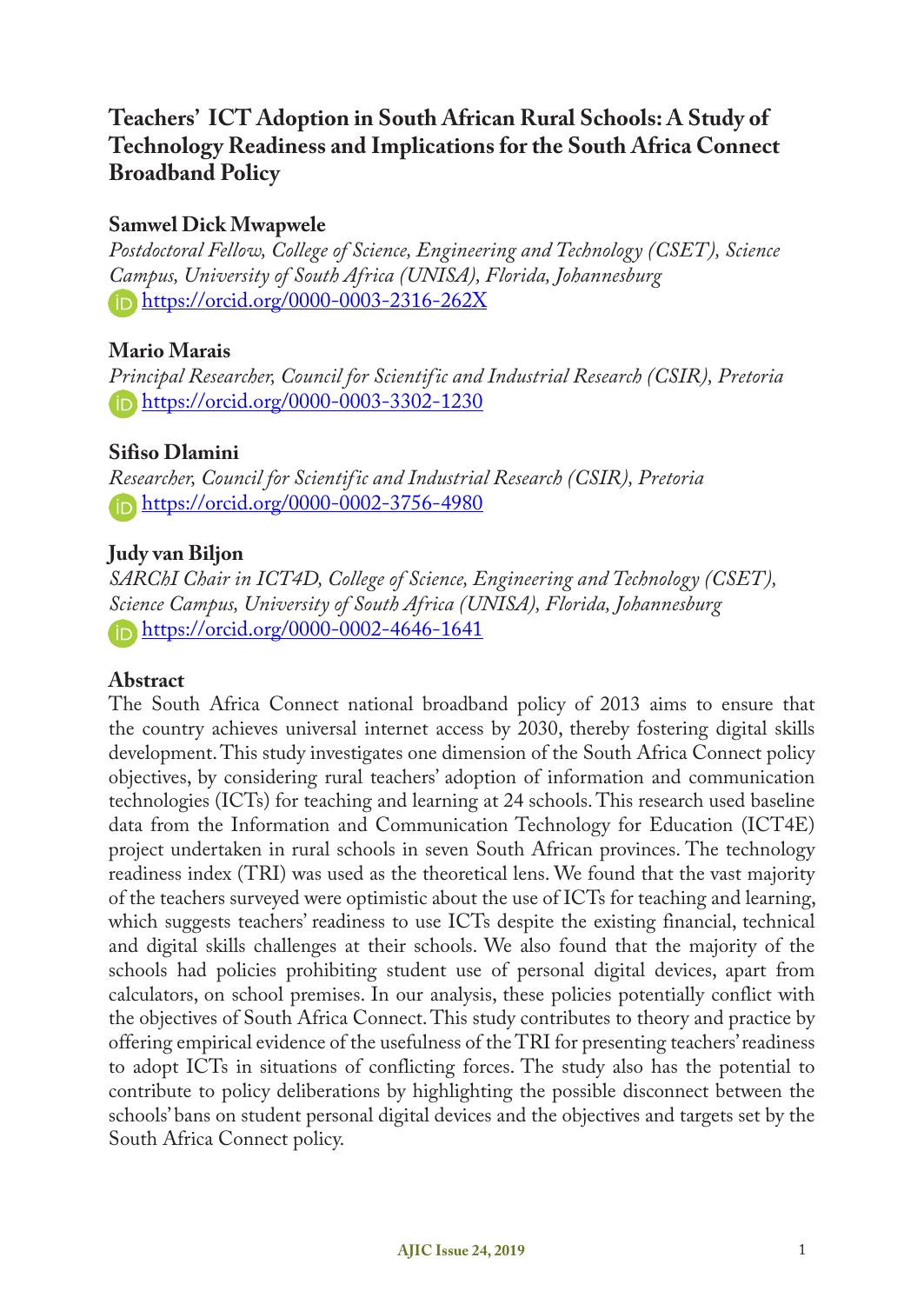#### **Keywords**

information and communication technologies (ICTs), schools, rural areas, teachers, adoption, teaching and learning, technology readiness index (TRI), South Africa, national broadband policy, South Africa Connect

#### **Acknowledgements**

This article draws on a conference paper presented at Digital Skills 2019: Digital Innovation and Transformation Conference, 29 August 2019, Boksburg, South Africa. We acknowledge the support for this research from the South African Department of Rural Development and Land Reform (DRDLR) ICT for Education (ICT4E) project. The ICT4E project was funded by the DRDLR and supported by the University of the Free State (UFS) through its training of teachers and National Rural Youth Service Corps (NARYSEC) youth at 24 schools in seven South African provinces. We also acknowledge the support of the ICT4E project research and implementation team at the Meraka Institute of the Council for Scientific and Industrial Research (CSIR). The research upon which this article is based was also supported by the South African Research Chairs Initiative (SARChI) of the Department of Science and Technology and National Research Foundation (Grant No. 98564).

**DOI:** https://doi.org/10.23962/10539/28658

#### **Recommended citation**

Mwapwele, S. D., Marais, M., Dlamini, S., & Van Biljon, J. (2019). Teachers' ICT adoption in South African rural schools: A study of technology readiness and implications for the South Africa Connect broadband policy. *The African Journal of Information and Communication (AJIC),* 24, 1-21. https://doi.org/10.23962/10539/28658



This article is licensed under a Creative Commons Attribution 4.0 International (CC BY 4.0) licence: https://creativecommons.org/licenses/by/4.0

#### **1. Introduction**

The fourth industrial revolution (4IR) is centred on the application of digital technologies so that distinctions between the physical, digital and biological spaces are reduced. Among the central manifestations of the 4IR are job automation and an always-connected, converged world (Eberhard et al., 2017). For a country to achieve the benefits of the 4IR, emphasis needs to be placed on building citizens' optimism through providing access to, and the skills to operate, digital technologies, i.e., emphasis needs to be placed on building citizens' skills competencies in the use of information and communication technologies (ICTs).

A country's ICT policies guide the adoption and use of technology by explicitly setting out what needs to be done to achieve national goals (Gibson, Broadley, Downie & Wallet, 2018). Educational technology policy development and implementation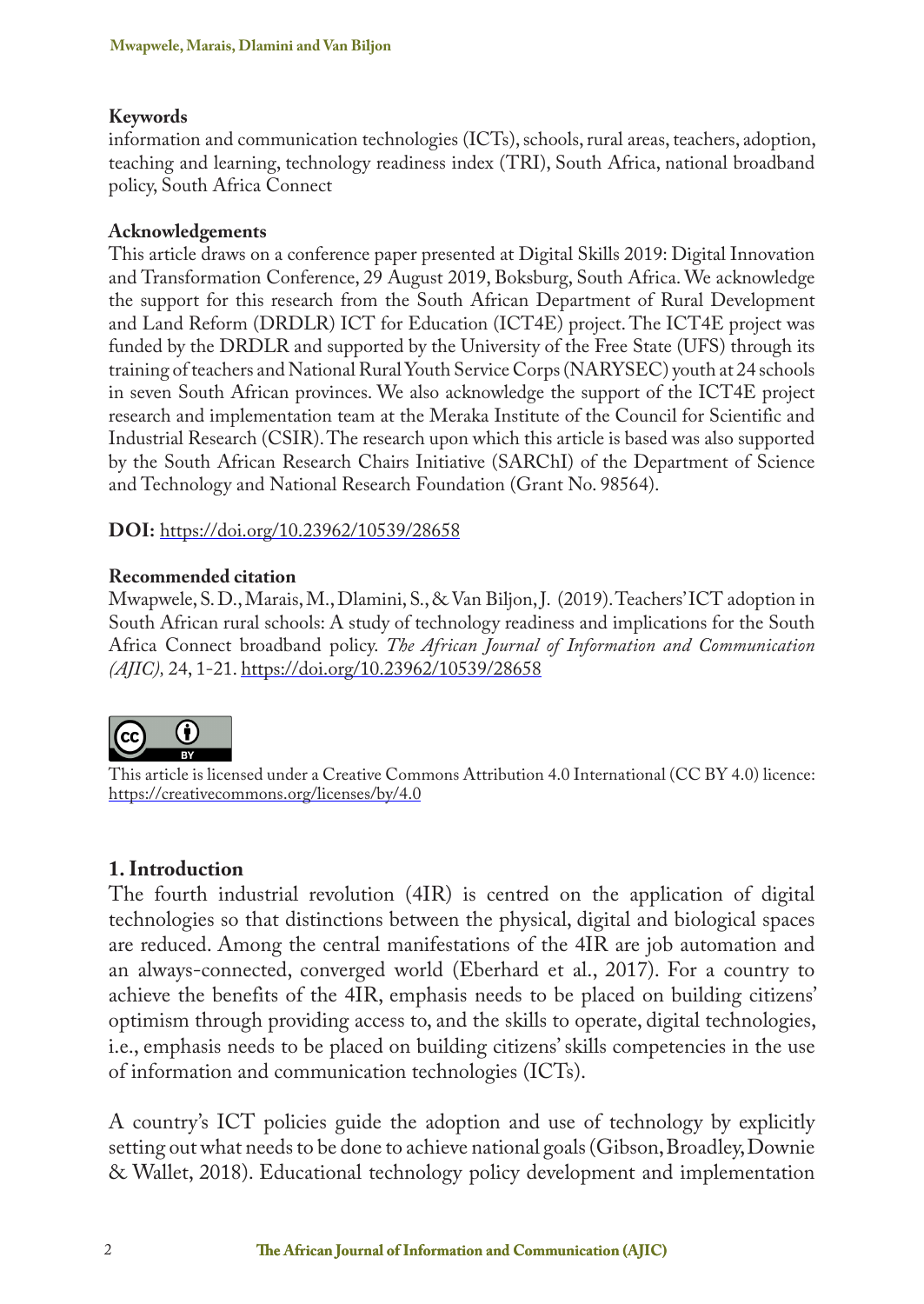aim to facilitate the sustainable adoption and application of technology so that it assists the country's education system, through implementation by students, teachers, parents, principals and administrators. ICTs, which include internet, PCs and mobile devices (e.g., mobile phones, tablets and laptops), are used in schools with the expected national goals (outcomes) being improved access to and dissemination of teaching and learning materials (Hennessy, Harrison & Wamakote, 2010). National goals in education need to align with the United Nations Sustainable Development Goal (SDG) No. 4, which is to ensure that quality education is offered at all educational levels (Department of Basic Education, 2017; Gibson et al., 2018).

In developing countries, ICTs are proposed as tools to assist in reducing the digital divide, especially in education (Rena, 2008) where they can, among other things, provide access to secondary learning materials (Porter et al., 2016) with hard-copy textbooks still being the recommended primary sources (Eberhard et al., 2017). Notwithstanding the concerns raised by Hargittai (2010, p. 93) that researchers should be mindful of the "assumptions about widespread digital skills among [citizens]", African researchers have provided empirical evidence of the efficacy of building digital skills in education and of the spread of digitally enabled education. Kaliisa and Picard (2017), via a systematic review of literature from nine African countries on the use of mobile devices in higher education, find that smartphones are the predominant mobile devices used for learning, followed by tablets.

Rambe and Ng'ambi (2014) have found that students in South Africa can expand their digital skills through the use of Facebook. As a result of the positive empirical evidence witnessed in Ghana, Malawi and South Africa, Porter et al. (2016) conclude by urging relevant authorities in Sub-Saharan Africa to address the challenges faced by youth concerning the use of mobile devices for education. However, there is still very little empirical evidence from Africa on ICT adoption for teaching and learning in schools (Liebenberg, Benade and Ellis (2018) is among the notable exceptions), particularly from the perspective of teachers, and this gap necessitates research of the kind described in this article.

Like other developing countries, South Africa has policies aimed at boosting the adoption and use of ICTs, specifically in education. South Africa Connect, the country's national broadband policy of 2013, mandates the introduction of a broadband connection (with a download speed of at least 100 Mbps) to every primary school and secondary school as part of an initiative to ensure the countrywide availability of broadband internet access by the year 2030 (DoC, 2013). The policy positions the enhancement of teachers' and principals' internet connectivity as necessary to support access to, and the use of, learning materials that can enhance learning in classrooms and foster the development of students' digital skills.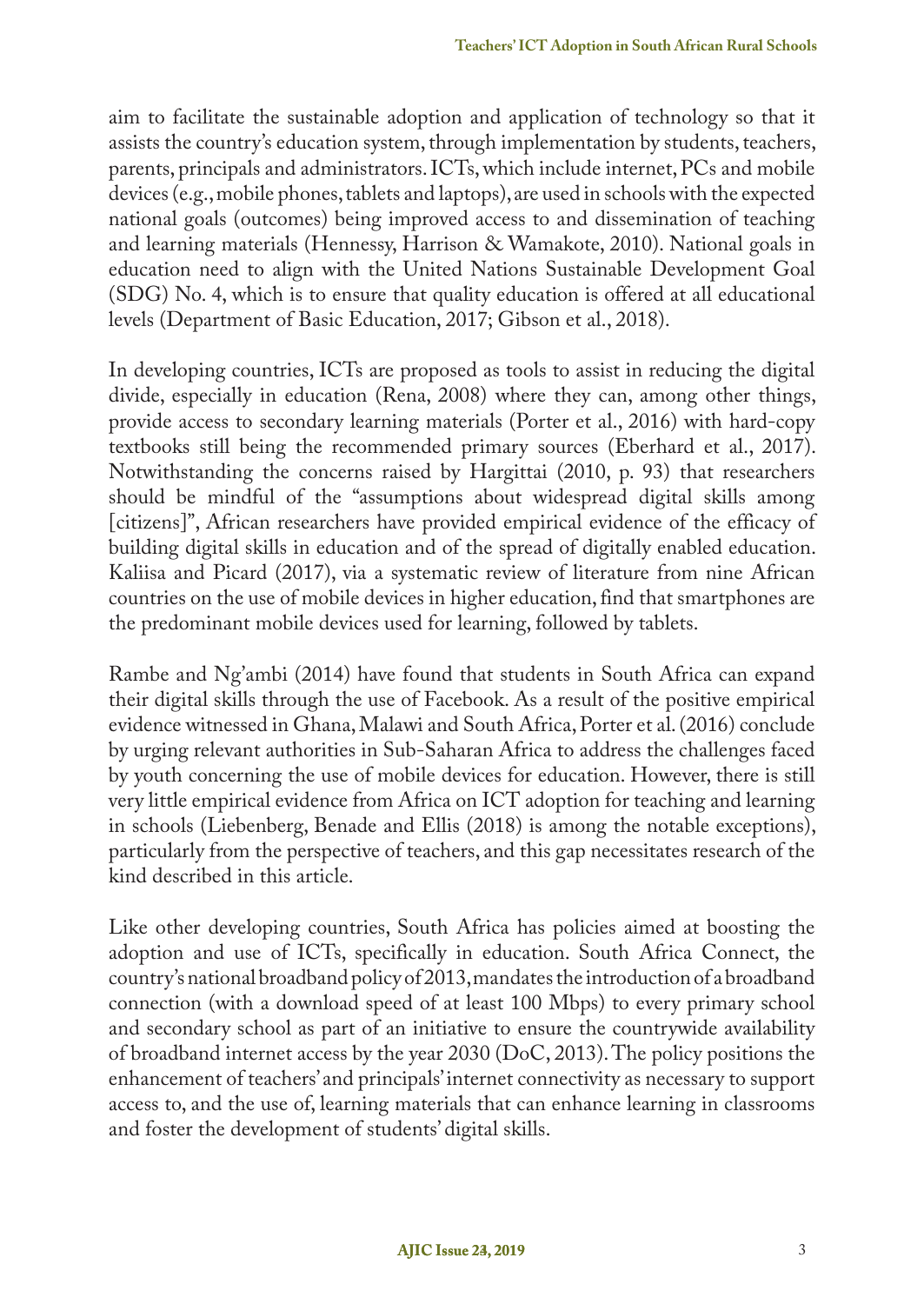Schools in South African rural areas suffer from shortages of teachers and of teaching and learning materials (Waller & Maxwell, 2017). Projects in South Africa, as in other countries around the world, are providing teachers with ICTs in order to assist them with teaching and to increase their ICT knowledge and skills (Botha, Herselman, Rametse & Maremi, 2017; Frohberg, Göth & Schwabe, 2009; Roberts & Vänskä, 2011). One element of focus has been on ensuring that the digital tools diffused in schools are sensitive to the schools' resource challenges and are sustainable. Central to this sustainability dimension are teachers' skills and attitudes with respect to the use of technology.

Many ICT interventions meet with failure when the recipients of the intervention struggle to sustain the tools introduced and used during the project. Among the reasons for such failures, it has been argued, are lack of fit between the ICTs and user need (Alsabawy, Cater-Steel & Soar, 2011; Avgerou, 2008). To limit the challenges of sustainability of interventions after completion of ICT interventions in school settings, teachers' ICT competencies and attitudes must be assessed, based on the ICTs they have personally adopted and used, prior to the introduction of new ICT tools.

In our study, we collected empirical data from 24 rural schools (primary and secondary) across seven South African provinces in order to seek answers to the following questions:

- what are rural South African teachers' experiences and attitudes in respect of the use of ICTs in support of teaching and learning?
- which technology readiness factors are impacting teachers' ICT adoption in support of teaching and learning?

The overall intention of the research was to interrogate an element of the objectives of the South Africa Connect national broadband policy (rural teacher ICT adoption), and in the process to extend our understanding of the factors that impact teachers' ICT use. The research applied the technology readiness index (TRI) as the theoretical framework to guide the investigation of teachers' ICT readiness and adoption.

## **2. Literature review**

## *ICTs for teaching and learning in African schools*

ICTs have received widespread optimism, adoption, and use in African countries, including use in educational provision (Barakabitze et al., 2019; Kafyulilo, 2014). For teachers, the spread of digital skills offers, among other things, opportunities for formalised recognition of their new competencies—as documented by Botha, Herselman, Rametse and Maremi (2017) in their research into the training of teachers in ICT use in rural schools in South Africa. Botha et al. (2017) looked at a training programme, as part of teacher professional development, whereby teachers received "badges" for skills acquired. Osakwe, Dlodlo and Jere (2017), in their research into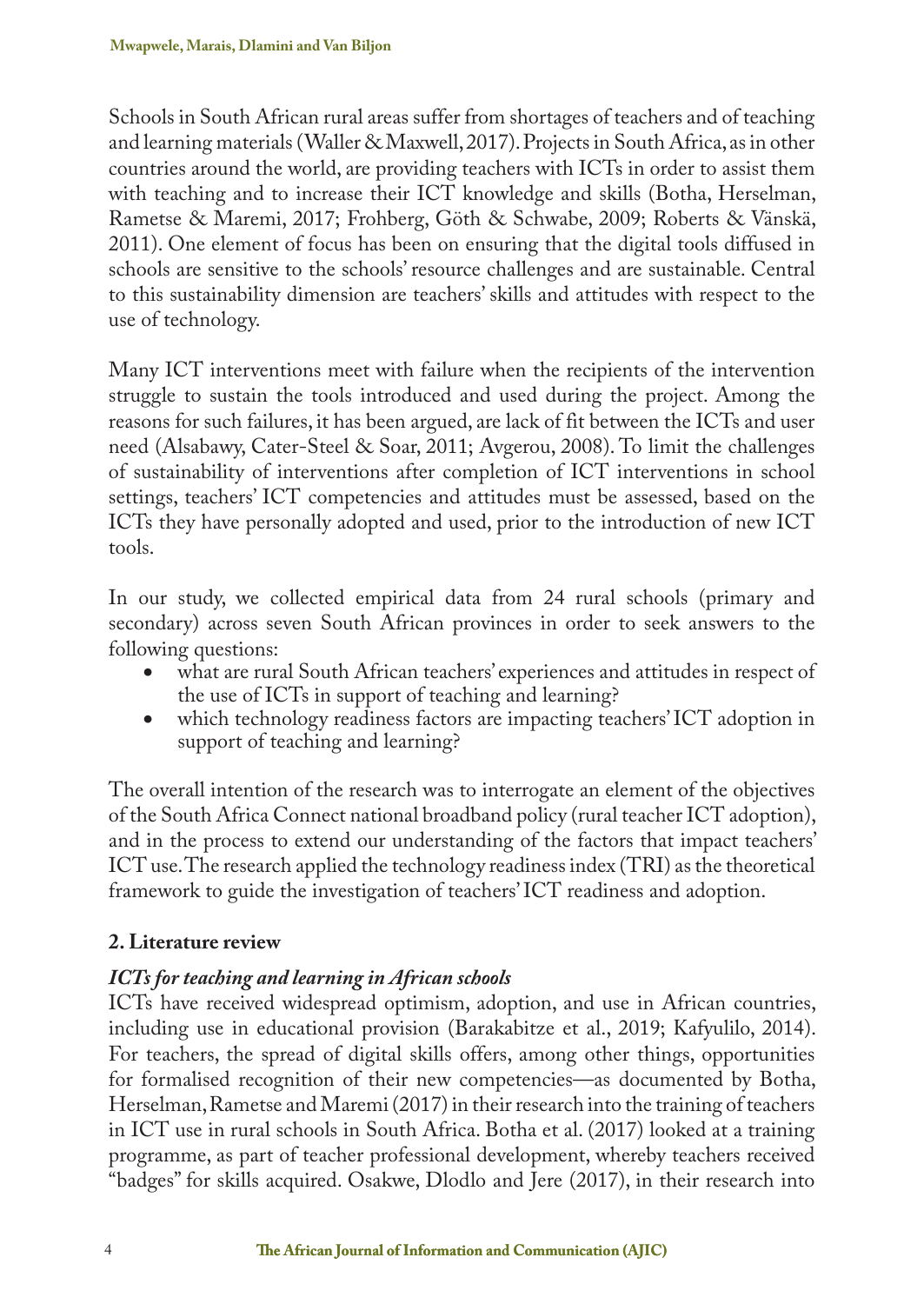Namibian secondary school teachers' and learners' perceptions of mobile learning, found that teachers and learners who owned mobile devices were accessing the internet, accessing social media, and searching for information, which shows that they had mastered digital skills and were participating in digitally-enabled informal educational pursuits outside the school setting.

Meanwhile, Yidana and Maazurre (2012) paint a less optimistic picture. They reveal the discomfort faced by Ghanaian teachers in integrating ICTs into their work due to, inter alia, insufficient digital skills caused by lack of integration of ICT adoption into teaching and learning. Omoniyi and Quadri (2013) have found evidence of insufficient ICT competency among a group of surveyed secondary school teachers in Ogun State, Nigeria.

### *South Africa Connect policy and its application in education*

The South Africa Connect policy, published in 2013 by the Department of Communications (DoC) and currently driven by the newly created (in mid-2019) Department of Communications and Digital Technologies (DCDT), advocates for a digital society characterised by widespread ICT knowledge and use for individuals, communities, organisations, and the society as a whole (DoC, 2013; Hankel et al., 2017). 1 Digital education modalities, through innovations such as the internet, tablets, digital academic content (embedded in applications) on tablets, and mobile services, are positioned as offering hope to the nation towards attaining improved economic and social development (DoC, 2013) through digital education. Operationalising the policy must include the assessment of both innovations that are currently in use and those that are intended for diffusion and adoption.

South Africa Connect seeks to operationalise elements of South Africa's National Development Plan (NDP) of 2012 (NPC, 2012). The NDP provides a vision for the eradication of poverty in South Africa by the year 2030. Sustainable poverty eradication and education are inseparable (Avgerou, 2008; Fardon & Furniss, 1994; Ngwenyama, Andoh-Baidoo, Bollou & Olga, 2006). Education is required to help develop knowledge and skills that assist an individual to either join the job market or create job opportunities for others through innovative discoveries (Rena, 2006). Among other things, the NDP states that "children of today must be guaranteed access to high-quality education and professional training throughout their education and working life" (NPC, 2012, p. 366).

The South Africa Connect policy has, since its adoption in 2013, been augmented by two other policies: the National Integrated ICT Policy White Paper (DTPS, 2016) and the Policy on High Demand Spectrum and Policy Direction on the Licensing of a Wireless Open-Access Network (DTPS, 2019). The Policy on High-Demand

<sup>1</sup> The DCDT was formed in June 2019 through the merger of the Department of Communications (DoC) and the Department of Telecommunications and Postal Services (DTPS).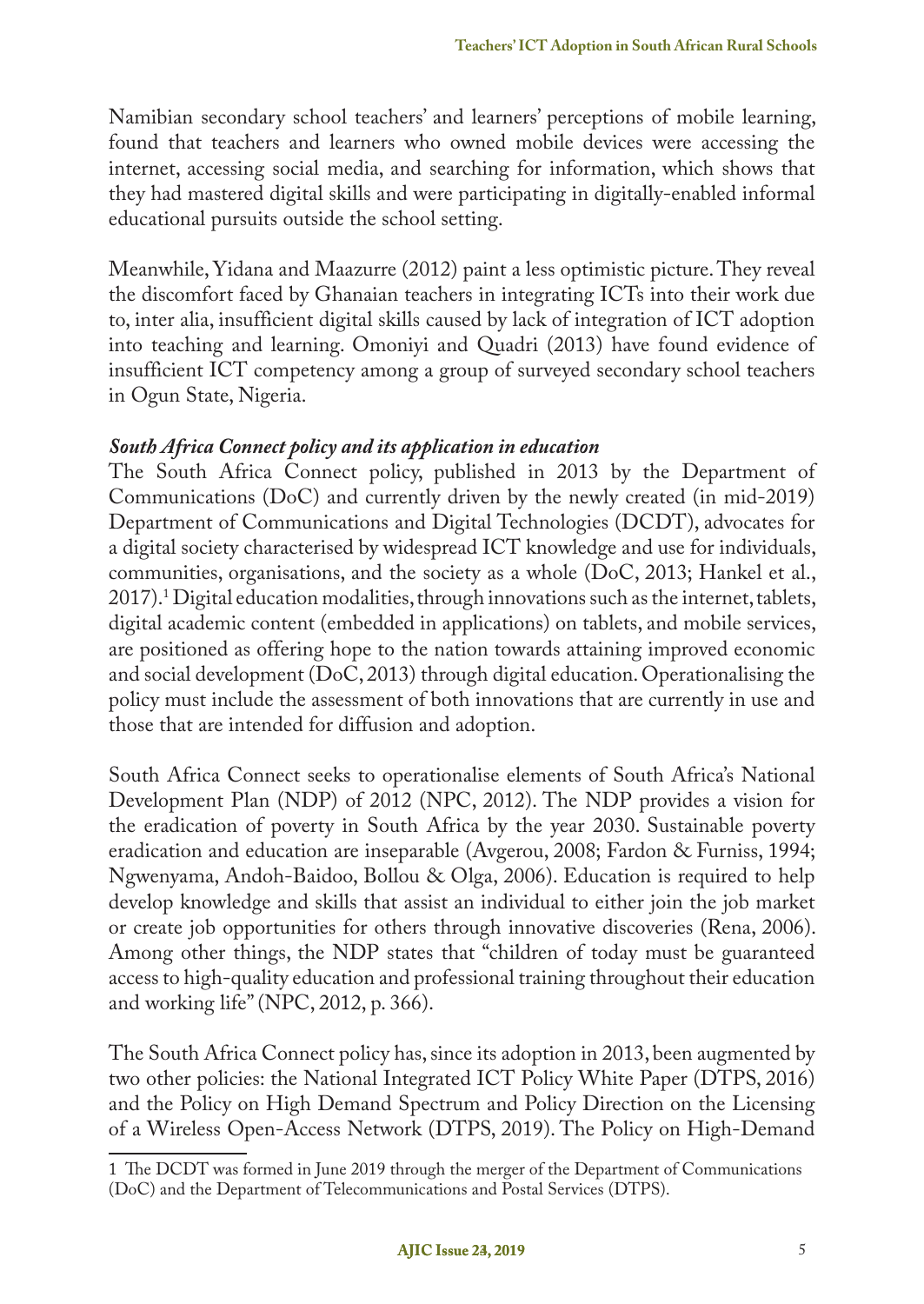Spectrum, an extension of the White Paper, has little focus on schools. Meanwhile, the White Paper itself, in naming nine key challenges facing South Africa that ICTs need to assist in addressing, states that one of the challenges is that "[t]he quality of school education is poor" (DTPS, 2016, p. 8). The White Paper points to evidence in other countries that "connecting a school is often the first step to connecting a community …" (DTPS, 2016, p. 36). The policy insists on the need, as also stated in South Africa Connect, for schools and clinics to be key points of ICT access.

#### *South African rural schools and demand for technology*

Rural areas are defined as "farms and traditional areas characterized by low population density, low level of economic activity and low level of infrastructure" (Department of Basic Education, 2017, p. 20). Schools in South Africa's rural areas are faced with numerous challenges, including unstable electricity, high dropout rates, poor classroom infrastructure, security problems (Adukaite, Van Zyl, Er & Cantoni, 2017), and, with particular relevance for this study, shortages of qualified teachers and shortages of teaching and learning materials (Mestry & Ndhlovu, 2014). The Department of Basic Education (DBE) Rural Education Draft Policy of 2017 states that "it is difficult to recruit, retain and develop qualified teachers in a rural setting due to the distances of schools from towns, poor infrastructure and limited service delivery" (Department of Basic Education, 2017, p. 18). To assist in reducing this and other problems, the policy recommends increased diffusion of ICTs to rural schools.

ICTs are seen as empowering teachers by allowing them to, inter alia, access teaching content on the internet; develop a better understanding of content they are teaching; improve communication with colleagues when seeking support; participate in online training; and become more knowledgeable about ongoing political, social, economic and financial developments in the world (Hennessy et al., 2010; Kopcha, 2012).

#### *Technology readiness index (TRI)*

The technology readiness index (TRI) is a framework, initially developed by Parasuraman, to assess the ability of individuals to adopt and use technology (see Lai, 2008; Parasuraman & Colby, 2015; Summak, Baglibel & Samancioglu, 2010). The framework investigates individuals' intentions to adopt and use technology, primarily based on their *state of mind* rather than their *skills* (with, however, the recognition that digital skills may influence the state of mind). The TRI uses four concepts to understand an individual's (in this study, the individuals were teachers) state of mind, namely:

- optimism;
- innovativeness;
- discomfort; and
- insecurity (Parasuraman & Colby, 2015, p. 60).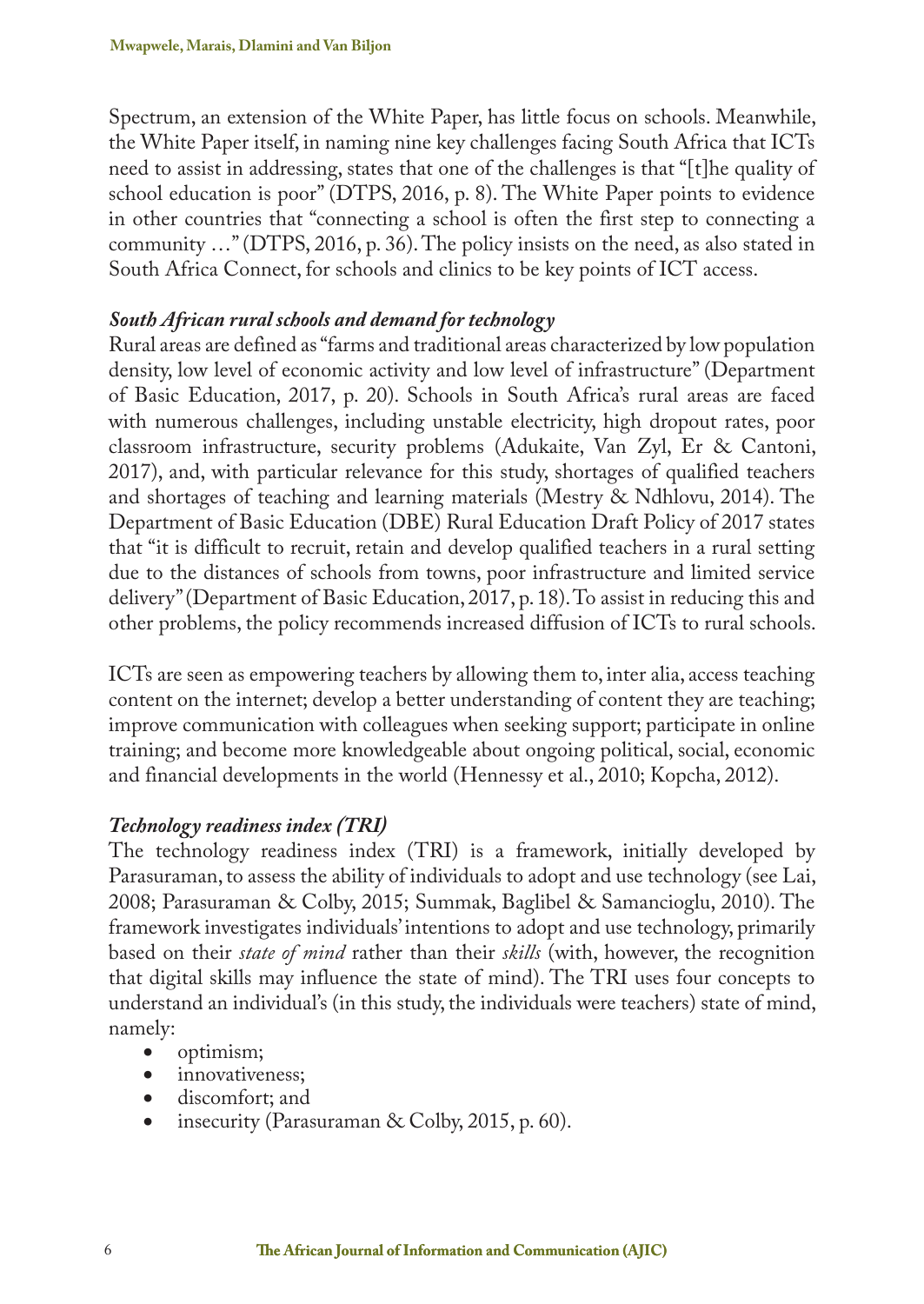In the TRI, *optimism* is characterised by the presence of a positive mindset, i.e., the belief that one can attain intended goals by using technology (Hennessy et al., 2010; Kopcha, 2012; Summak et al., 2010). For our study, we sought to identify instances where teachers believed that the use of technology could enhance classroom interactions and were thus optimistic that increased levels of learner engagement could be the outcome, together with improved learner results and improved digital skills (Partin & Lauderdale, 2013).

*Innovativeness,* in the TRI, refers to actions such as being the first in a cohort to acquire technology, displaying a willingness to use technology, and being a constant information-seeker in respect of new technologies (Falloon, 2013; Ifenthaler & Schweinbenz, 2013). An innovative individual will, thus, be someone who actively engages with sources of information in order to acquire information on upcoming technologies and the impact they will have on society. Once the technology is widely introduced in a society, the innovator becomes a source of support for colleagues. In the context of our study, we sought evidence of innovativeness in the form of teachers offering technical support to colleagues during the diffusion and adoption of technologies.

*Discomfort* is conceptualised, in the TRI, as being in evidence when people struggle, for example, to comprehend how technology is used (Frohberg et al., 2009; Ifenthaler & Schweinbenz, 2013). In our study, we looked for teachers expressing discomfort about potential lack of control regarding the use of technology, and expressing the views that suggested they found technology overwhelming. Further, we looked for teachers showing discomfort through expressing that they had limited knowledge and skills in respect of technology (Yidana & Maazurre, 2012).

In the TRI, *insecurity* is seen as resulting from distrust based on, for example, concerns about security and privacy (Ampofo et al., 2014; Summak et al., 2010). Discomfort and insecurity can affect teachers' perceptions of technology and limit the potential value of technology diffusion.

In line with the TRI, teacher optimism and innovativeness were, in our study, positioned as technology enablers, since they would assist teachers in their quest to adopt ICTs. Teacher discomfort and insecurity, meanwhile, were treated, in line with the TRI, as inhibitors of ICT adoption that might not only affect teachers' ICT adoption but might also affect how they viewed ICT use for teaching and learning, and how they viewed other teachers who readily adopt ICTs.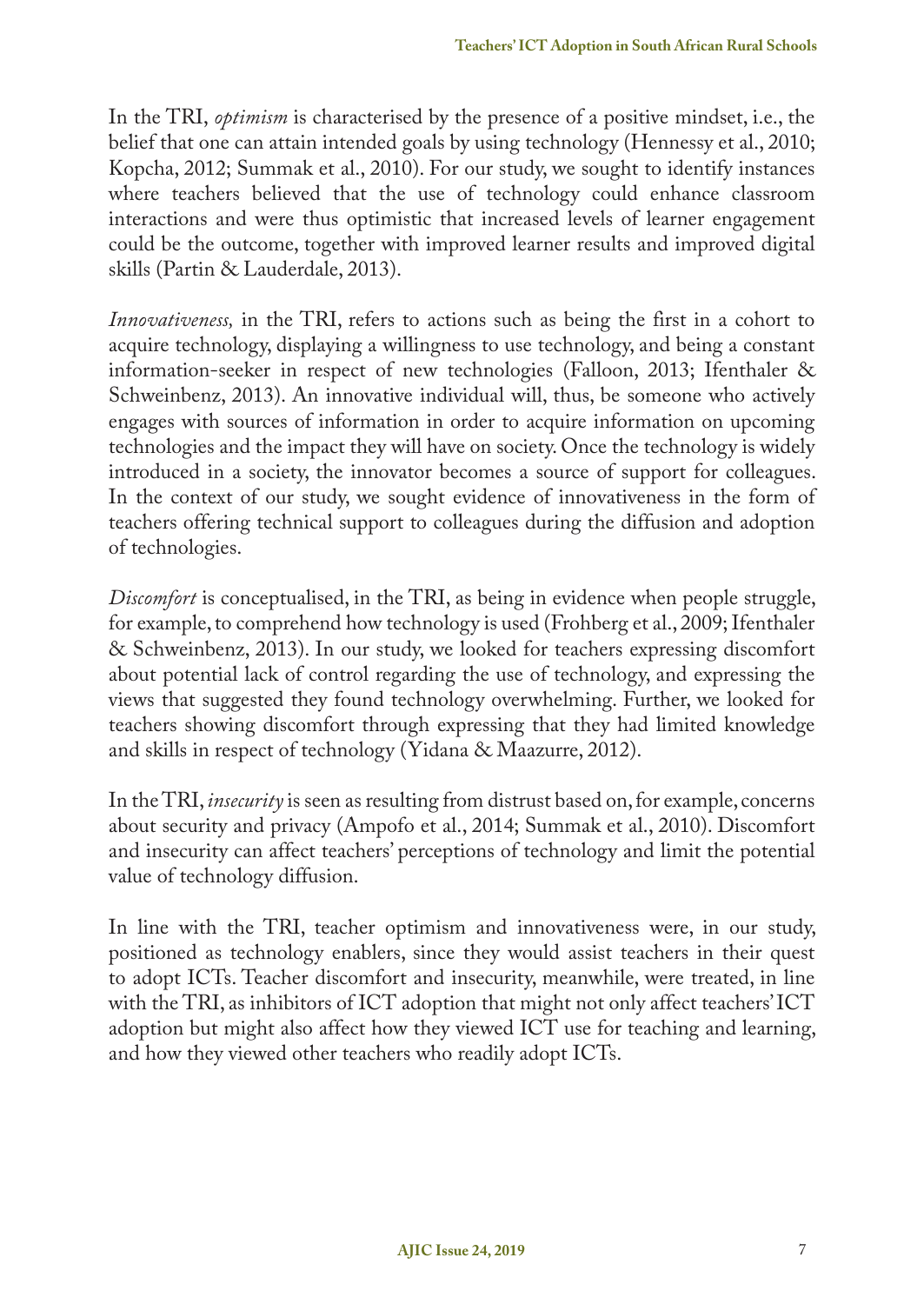## **3. Research methodology**

The study was conducted under the direction of the Next Generation Enterprises and Institutions cluster at the Council for Scientific and Industrial Research (CSIR). The research was funded by a South African Department of Rural Development and Land Reform (DRDLR) project entitled "Information and Communication Technology for Education" (ICT4E). The 24 rural schools from which we recruited teachers for data collection were primary and secondary schools identified by the DRDLR. The schools were from seven of the nine South African provinces, and 197 teachers served as respondents for data collection.

In South Africa, schools are classified according to the quintile system, starting at quintile 1 for the most disadvantaged schools and ending at quintile 5 for the most affluent schools (Mestry & Ndhlovu, 2014; Roberts & Vänskä, 2011). The 24 rural schools from which data was collected were all in either quintiles 1 or 2. The perprovince breakdown of the 24 schools was as follows:

- Eastern Cape (2 schools);<br>• Free State (3):
- Free State  $(3)$ ;
- Gauteng  $(3)$ ;
- KwaZulu-Natal (3);<br>• Northern Cape (7):
- Northern Cape (7);<br>• North West (3): and
- North West  $(3)$ ; and<br>• Limpopo  $(3)$
- Limpopo  $(3)$ .

A previous project, called ICT for Rural Education Development (ICT4RED) and conducted in the Eastern Cape Province, developed a curriculum that was used, during the diffusion of tablets in schools, to train teachers on their use. The intention of that project was not only to equip teachers with tablets but also to teach them teaching strategies while using the tablets. The results from the ICT4RED study (see Botha et al., 2017; Herselman & Botha, 2014; Marais & Van Biljon, 2017) were used to guide our ICT4E project's approach to understanding ICT adoption by schools. Before commencement of ICT4E, we collected baseline data in order to assess ICTs that teachers had already adopted and were using (1) in their personal lives, and (2) for teaching and learning. The intention of the baseline study was also to identify challenges that teachers faced in using ICTs for teaching and learning so that the ICT4E project could incorporate solutions to the challenges into the curriculum it used. The data on which this article is based, and as reported in the findings section, is a sub-set of the data we collected during that baseline study.

The data collection tool we used was a questionnaire composed of initial demographic questions followed by closed- and open-ended questions. In this article, we focus on the demographic information and the responses from some of the closed-ended questions. The findings from the open-ended questions are discussed in a different publication (see Mwapwele, Marais, Dlamini & Van Biljon, 2019).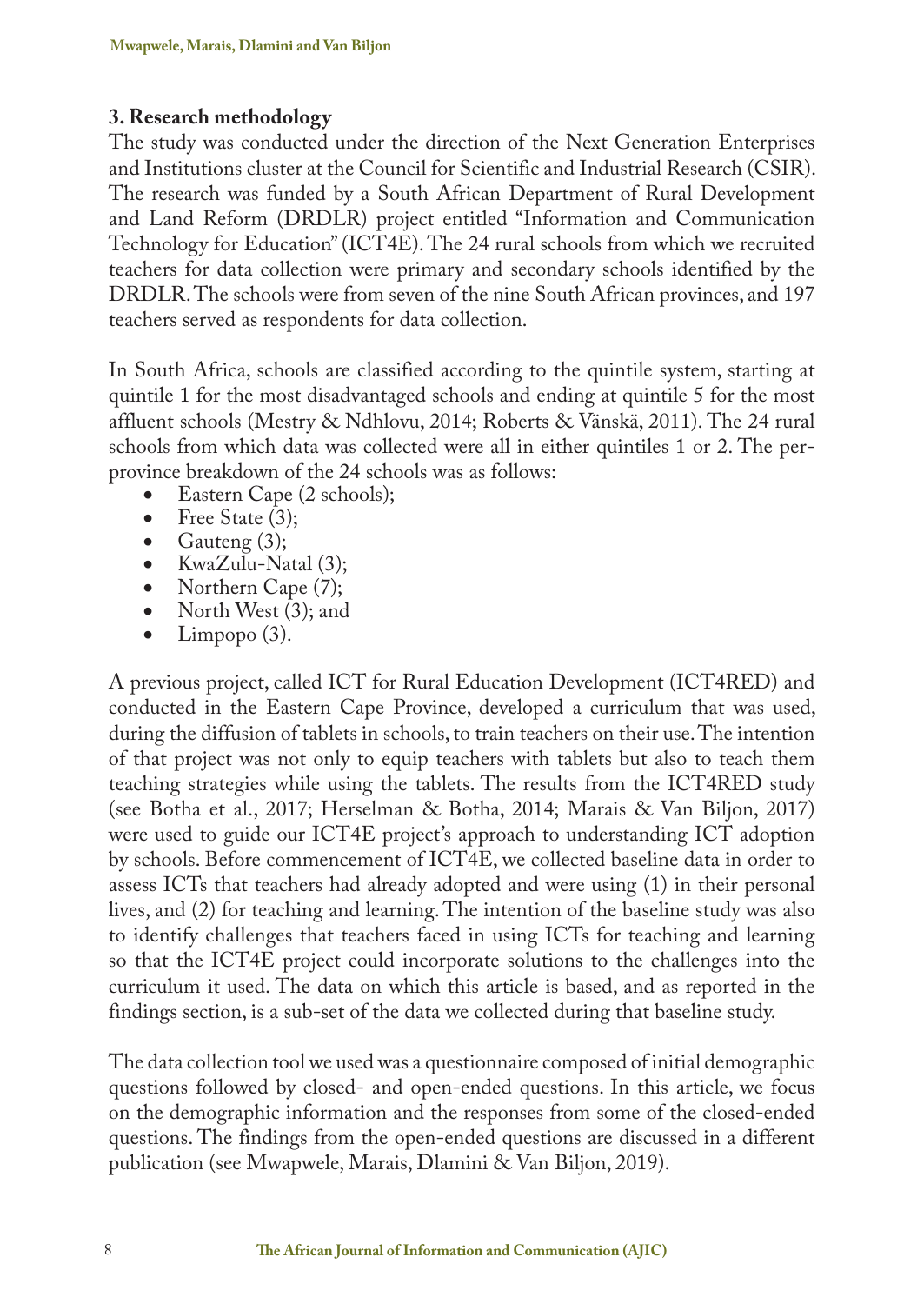The questionnaire was self-administered by teachers in the school settings from June to August 2016. Ethical clearance was received from the CSIR Research Ethics Committee (REC) and the principals of the schools where data was collected. The teachers were informed of the objectives of the research, and of ethical guidelines for consent, confidentiality, data collecting and data reporting. Teachers gave consent for data collection before they completed the self-administered questionnaires. We present our findings using a combination of frequency distributions and percentages from the data. In places where teachers did not respond to a particular question, we use "no response" to denote such an instance.

## **4. Findings**

# *Teacher demographics and ICT access and ownership*

*Age*

Among the 197 teachers surveyed, the youngest was 22 years old, and the oldest was 64. The majority of the teachers were aged between 46 and 50 years old.

## *Gender*

Among the 197 respondents, there were 129 (65%) female teachers and 68 (35%) male teachers.

## *Teaching experience*

Among the 197 teachers, 128 (65%) had at least 10 years of teaching experience, 43 (22%) had four to nine years of experience, and 25 (13%) had three or fewer years of experience, as represented in Table 1. One teacher did not indicate years of experience.

| <b>Teaching experience</b>  |           |            |  |  |
|-----------------------------|-----------|------------|--|--|
|                             | Frequency | Percentage |  |  |
| 3 years or fewer            | 25        | 13%        |  |  |
| 4-9 years                   | 43        | 22%        |  |  |
| $10-19$ years               | 51        | 26%        |  |  |
| $20-29$ years               | 67        | 34%        |  |  |
| $30-39$ years               | 10        | 5%         |  |  |
| No response                 |           | $1\%$      |  |  |
| Position held at the school |           |            |  |  |
|                             | Frequency | Percentage |  |  |
| Head of Department          | 30        | 15%        |  |  |
| Deputy Principal            | 3         | 2%         |  |  |
| Principal                   | 9         | 5%         |  |  |
| No additional position      | 146       | 74%        |  |  |
| No response                 | 9         | 5%         |  |  |

| Table 1: Teachers' teaching experience and positions |  |
|------------------------------------------------------|--|
|------------------------------------------------------|--|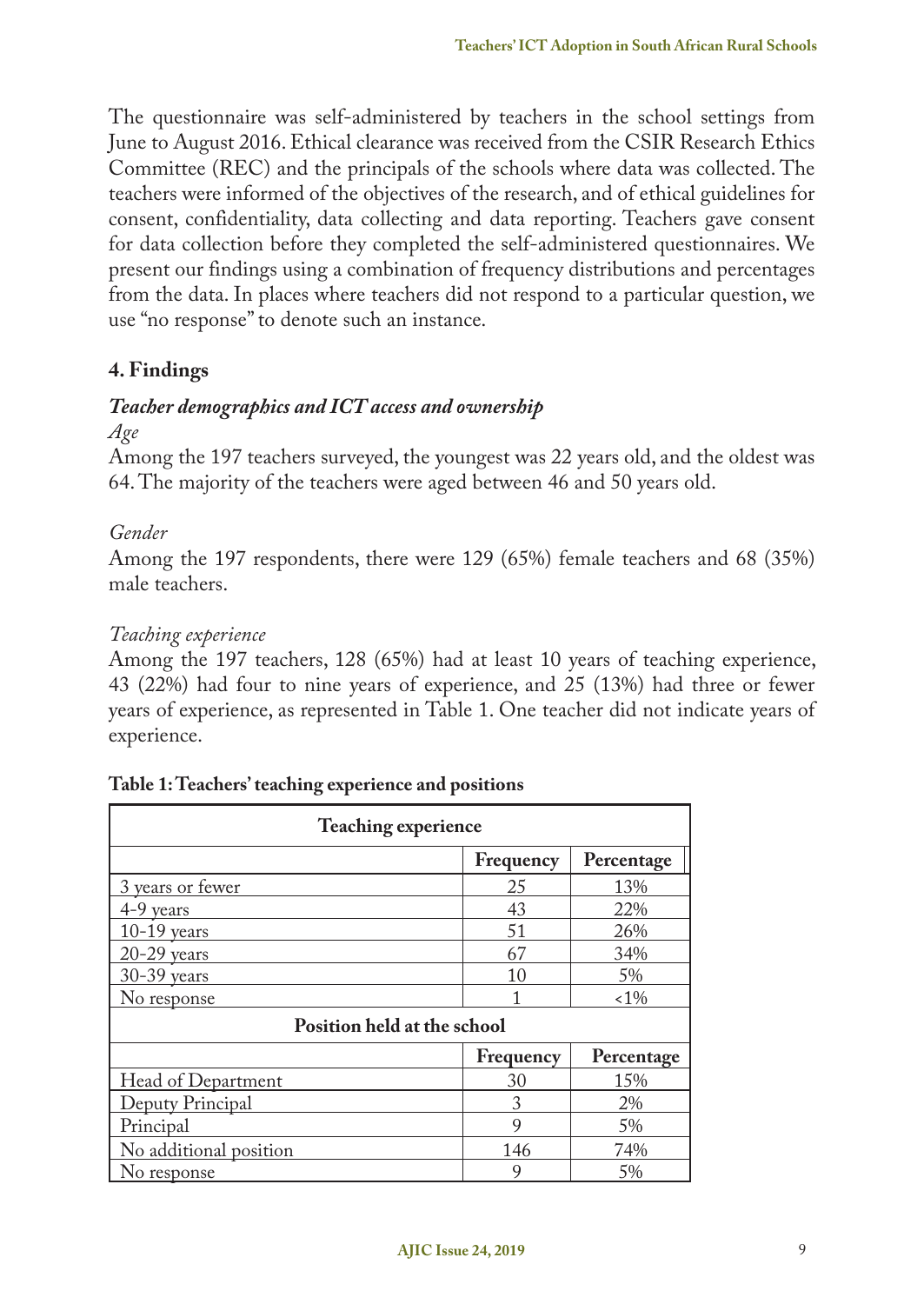#### *Administrative positions*

Table 1 also shows the instances where the surveyed teachers held additional positions in their schools, i.e., in addition to their teaching positions. Thirty (15%) were heads of departments (based on the subjects in which they had specialised), three (2%) were deputy principals, and nine (5%) were principals.

### *Teachers' access to computers (laptop or PC) at school*

It was found that 51 (26%) of the teachers had access to computers for administrative duties at their schools (this included using school secretaries' computers to record academic results and print examinations), 19 (10%) had access to a computer in their school's computer laboratory, and 29 (15%) had access to a computer in their office (where they could use the computer to prepare content for teaching and learning). A total of 97 (49%) of teachers did not have access to computers at their schools. One teacher did not respond to the question.

### *Teachers' access to tablets at school*

Figure 1 presents information on teachers' access at tablets at the surveyed schools, with 186 (94%) of teachers indicating that their school had tablets for both teachers (educators) and learners. Six (3.05%) of the teachers stated that tablets were available for learners only, four (2%) of teachers said that tablets were available for teachers only, and one teacher said there were no tablets at the school. The one teacher who stated that there were no tablets at the school was at a school where the rest of the teachers from the same school stated that there were indeed tablets available and that they were used by teachers and learners alike. This indicated a lack of awareness on the part of the teacher in terms of available resources, and possibly some indifference towards the use of ICTs.



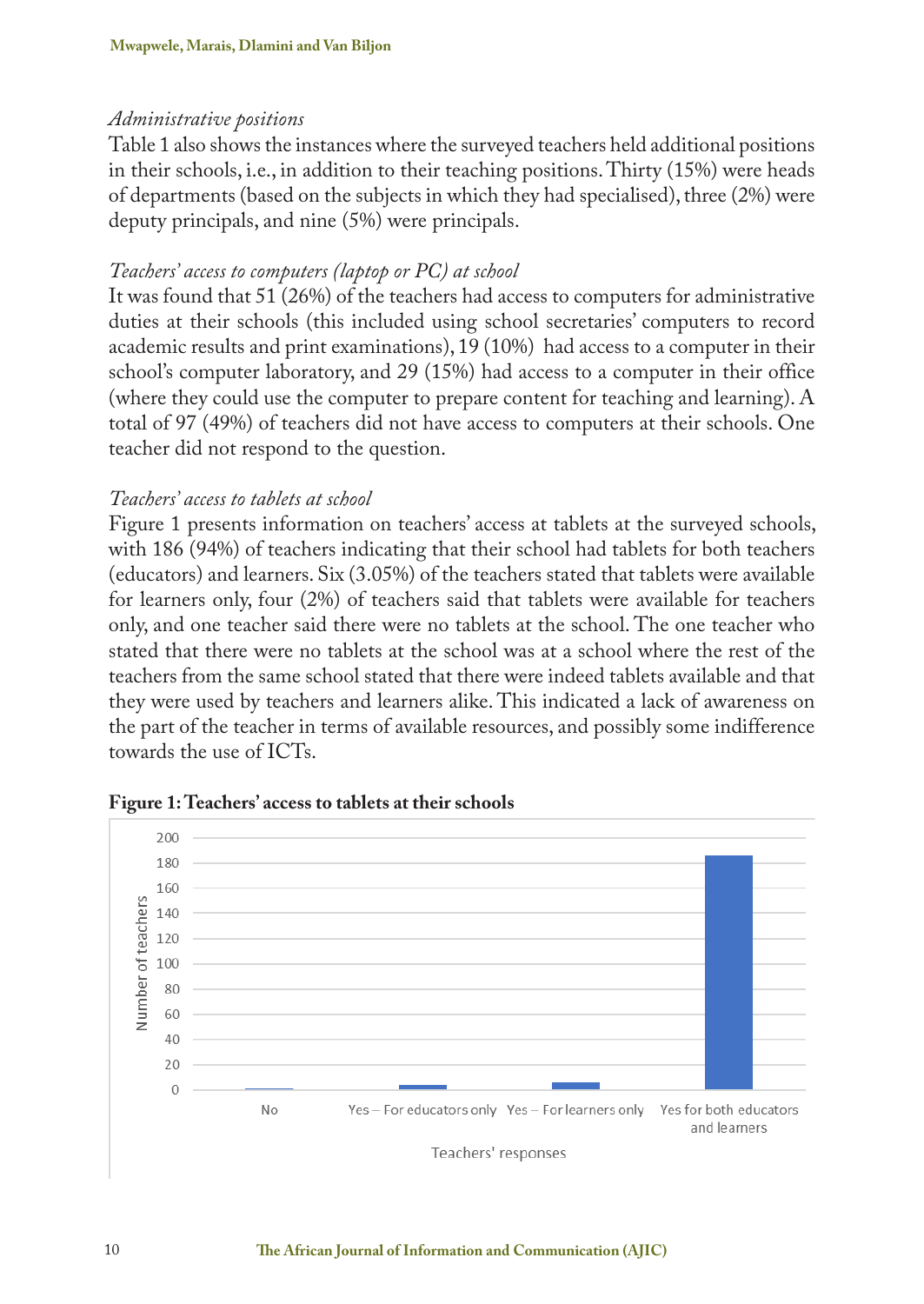### *Teachers' ICT ownership and use at home*

In respect of personal ownership and use of technology at home, as displayed in Table 2, 133 (67%) of the 197 surveyed teachers said they owned one or more of a smartphone, feature phone (non-smart cellphone) and/or tablet; 121 (61.5%) confirmed that they owned a computer or laptop; 67 (34%) printers in their homes, and 55 (28%) had access to the internet from home.

| <b>ICT</b> tool                             | No. of teachers who<br>owned and used the tool<br>at home | Percentage |
|---------------------------------------------|-----------------------------------------------------------|------------|
| Smartphone, feature phone,<br>and/or tablet | 133                                                       | 68%        |
| Computer (PC or laptop)                     | 121                                                       | 61%        |
| Printer                                     | 67                                                        | 34%        |
| Internet                                    |                                                           | 28%        |

|  | Table 2: Teachers' ICT ownership and use at home |
|--|--------------------------------------------------|
|--|--------------------------------------------------|

## *School bans on use of personal digital devices*

Of the 197 teachers surveyed, 163 (83%) indicated that their schools had banned learner use of personal digital devices, with the exception of calculators, on school premises. Meanwhile, 17 (9%) of the teachers stated that their schools allowed learners to use personal digital devices on school premises. The remaining 17 (9%) teachers did not respond to the question.

#### *Teacher technology readiness*

The findings in this sub-section are organised according to the four aforementioned technology readiness index (TRI) dimensions:

- optimism;
- innovativeness;
- discomfort; and
- insecurity.

#### *Teachers' optimism about the use of ICTs*

Figure 2 illustrates the findings from the survey questions probing teachers' degree of optimism about using ICTs.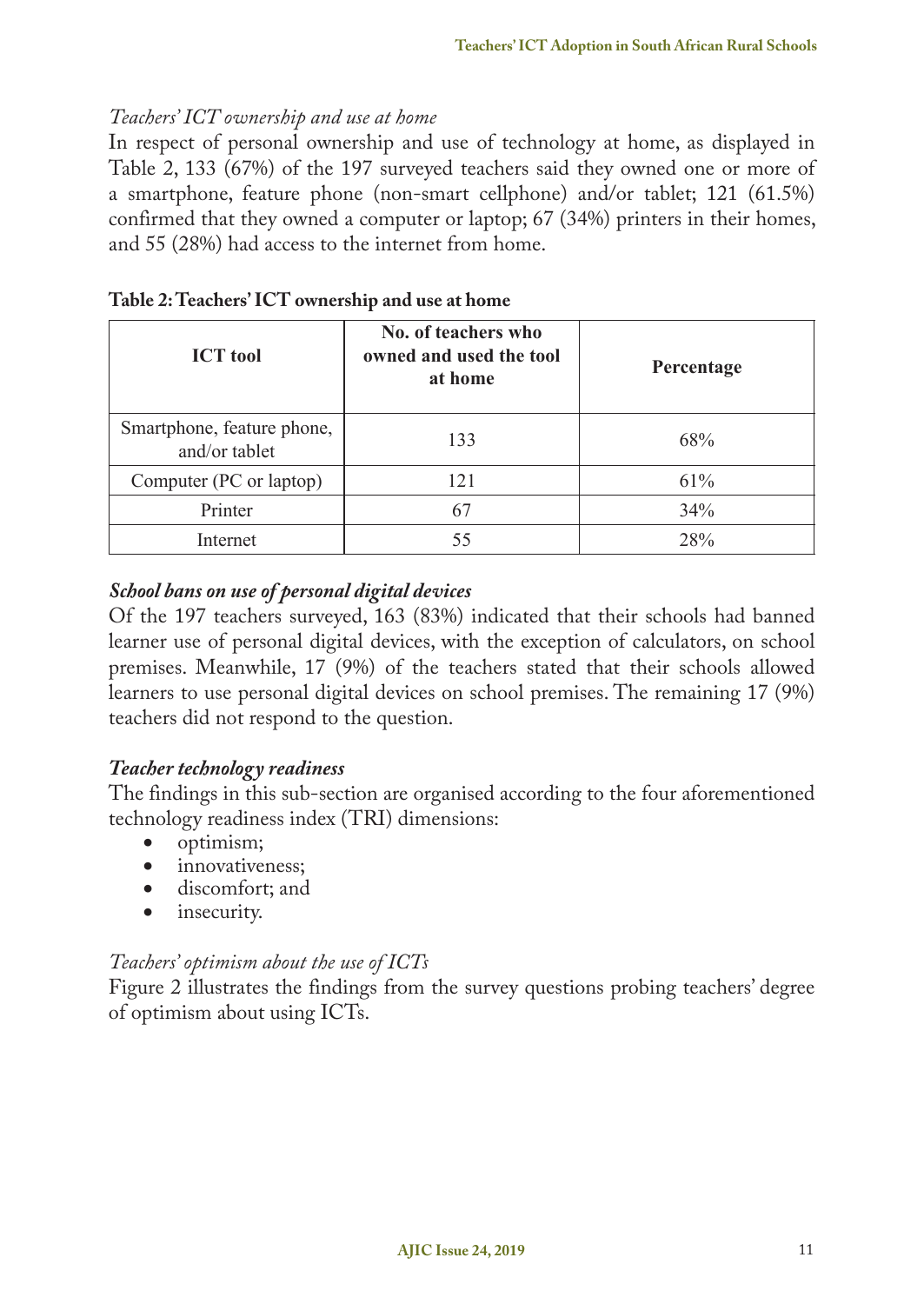

**Figure 2: Teachers' optimism about the use of ICTs**

Ninety per cent of the surveyed teachers agreed (via an "agree" or "completely agree" response) with the statement that they expected to find ICTs useful in teaching their subjects, as presented in Figure 3. Ninety-five per cent of the teachers agreed that they were comfortable with the idea of a tablet as a tool for teaching and learning, and 94% agreed that the use of tablets was exciting. With reference to their perception of using tablets for teaching, 94% agreed that tablets would change the way they teach. The same percentage agreed that tablets would assist learners in understanding concepts effectively. Furthermore, 97% of teachers agreed that the use of tablets would allow learners the freedom to express their views, 90% agreed or strongly agreed that ICTs would encourage positive learning experiences for learners, and 90% agreed or strongly agreed that they could refer learners to relevant content on the internet to support content covered in the classroom.

In reflecting on their own abilities, 94% of the teachers agreed that tablets could assist them in approaching teaching effectively, and 79% agreed that their colleagues could assist them in collaborating on teaching and learning opportunities.

#### *Teachers' innovativeness in the use of ICTs*

Figure 3 illustrates the findings from the survey questions probing teachers' degree of innovativeness in using ICTs.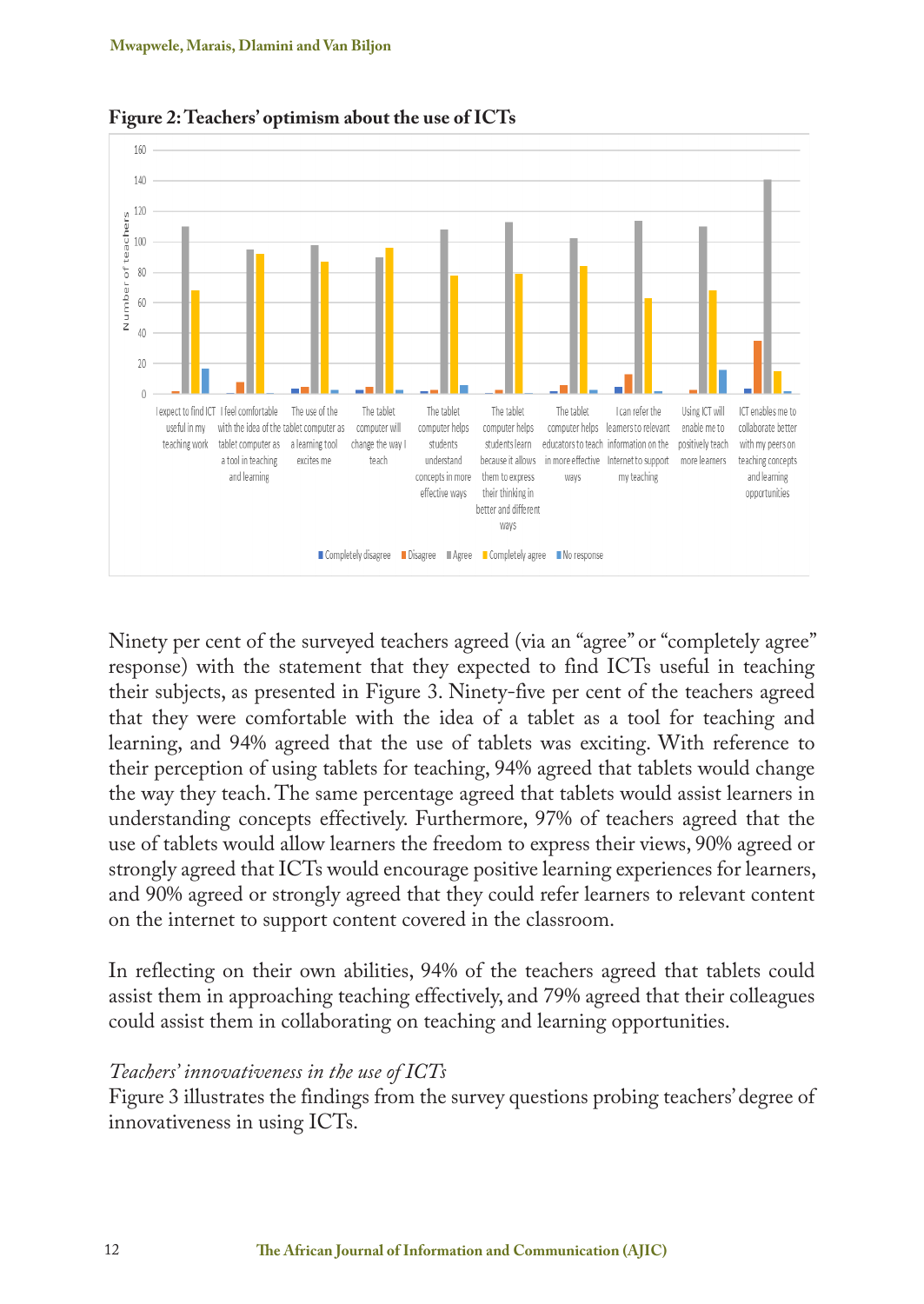

**Figure 3: Teachers' innovativeness in the use of ICTs**

Eighty-five per cent of the teachers agreed (via an "agree" or "strongly agree" response) with the statement that they had the ability to easily learn new technologies, and 67% agreed that they were keeping up with new technologies. Forty-three per cent of the teachers agreed that technical support at their school was adequate, 64% agreed that they could teach learners to select appropriate software to use for their projects, and 78% agreed that teaching colleagues at their school used tablets or computers in the classroom for teaching. When teachers were probed about the impact of tablet computers in the classroom, 94% of the teachers agreed that it "will change the way students learn in my classes", and 83% of the teachers agreed that they intended "to continue using ICT for teaching rather than traditional teaching".

#### *Teachers' discomfort with the use of ICTs*

Figure 4 represents the findings from the survey questions probing teachers' levels of discomfort with using ICTs. Because discomfort is an inhibitor, the description of findings is focused on *disagreement* with the potential discomforts posed to them, i.e., the percentages we report are the number of teachers who responded with "disagree" or "completely disagree" to each statement they were asked to respond to.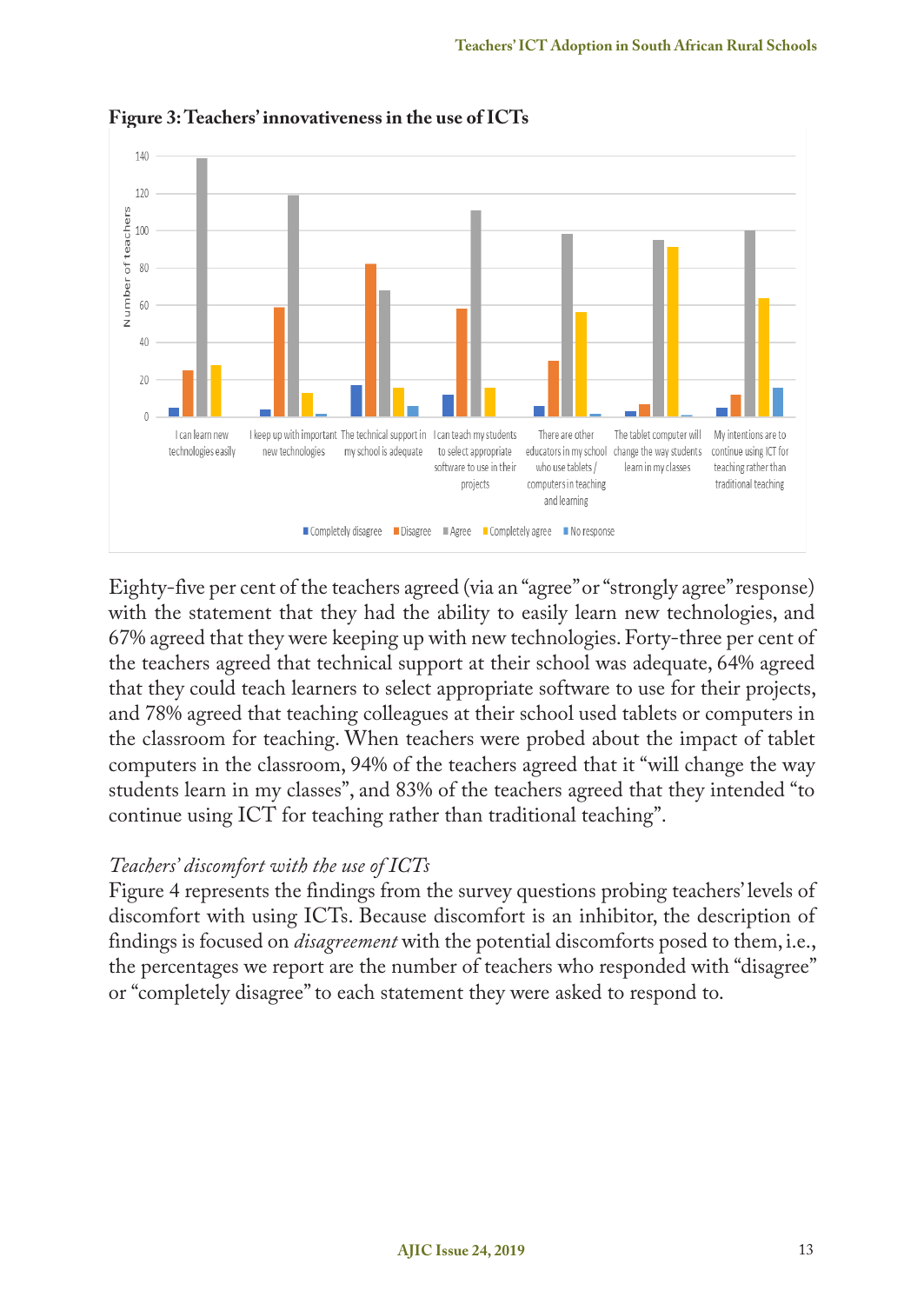

**Figure 4: Teachers' discomfort with the use of ICTs**

In some areas, the teacher responses suggested very little discomfort. Eighty-eight per cent of the teachers disagreed (via a "disagree" or "completely disagree" response) with the statement that "[t]he tablet computer is not suited to student learning because it is not easy to use", 86% disagreed with the statement that "[t]he tablet computer is not suited to good teaching because it creates technical problems", 81% disagreed with the statement that "use of tablet computers in teaching and learning scares me", 79% disagreed with the statement that "[t]he idea of using a tablet computer in teaching and learning makes me doubtful", and 78% of the teachers disagreed with the statement that using tablets for teaching and learning "stresses me out". All these responses suggest high levels of comfort with ICT.

There were, however, indications of some substantial feelings of discomfort in other areas. Only 28% of teacher disagreed that "ICTs will introduce challenges to teaching learners", and fewer than half (46%) of the teachers disagreed with the statement that "[i]f something goes wrong, I will not know how to fix it".

There were clear indications of discomfort in terms of some of the teachers' personal technical skills. A large number (63%) of the teachers disagreed with the statement that "I know how to solve my own technical problems", and more than half (51%) disagreed with the statement that "I have the necessary technical skills to use ICTs for learning and create artefacts (e.g., presentations, digital stories, wikis, blogs) that demonstrate my understanding of what I have learnt".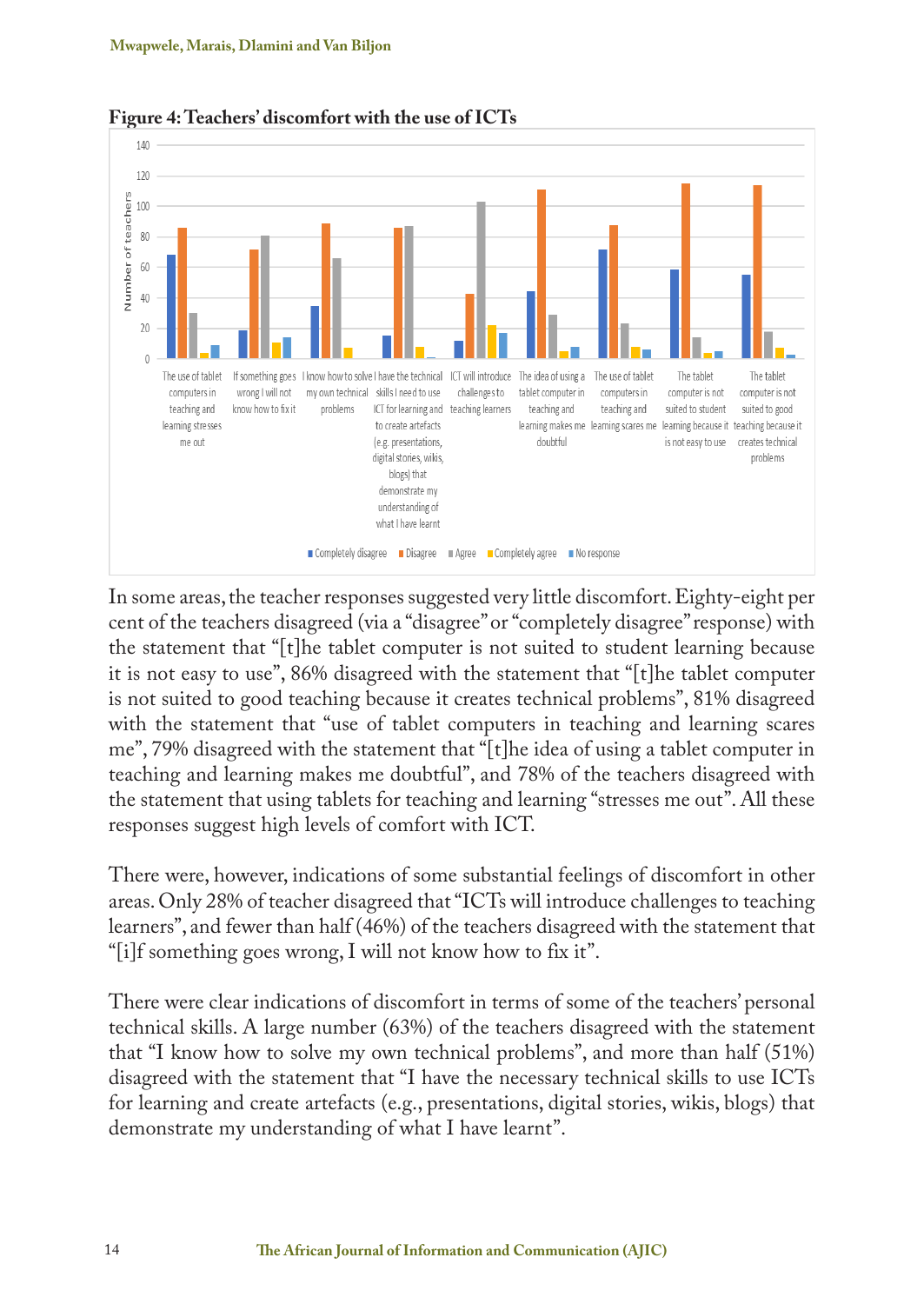## *Teachers' feelings of insecurity regarding the use of ICTs*

Figure 5 represents the findings from the survey questions probing teachers' feelings of insecurity regarding the use of ICTs. Insecurity is an inhibitor and thus the results are, as with "discomfort" above, discussed in terms of a combination of "disagree" and "completely disagree" responses.



**Figure 5: Teachers' feelings of insecurity regarding the use of ICTs**

Fifty-three per cent of the teachers disagreed (via a "disagree" or "completely disagree" response) that they were "familiar with issues related to web-based activities, e.g., cyber safety, search issues and plagiarism". However, at the same time, only 11% of the teachers disagreed with the statement that "I would like to discontinue using ICT for teaching".

## **6. Analysis and conclusions**

## *Teachers' technology readiness*

## *Optimism*

Most of the teachers were clearly optimistic about the use of ICT as tools for teaching and learning. There was a clear belief that tablets would change the approach to classroom interactions and awaken inactive learners. Teachers had a sense of control of the ICTs, which led them to believe that they could assist learners. Furthermore, the teachers had the perception that ICTs offered an efficient approach to teaching and learning, and they were optimistic about receiving the necessary technical support from their colleagues and the wider community. These findings resonate with those of Haßler, Major and Hennessy (2016) and Mouza and Barrett-Greenly (2015), who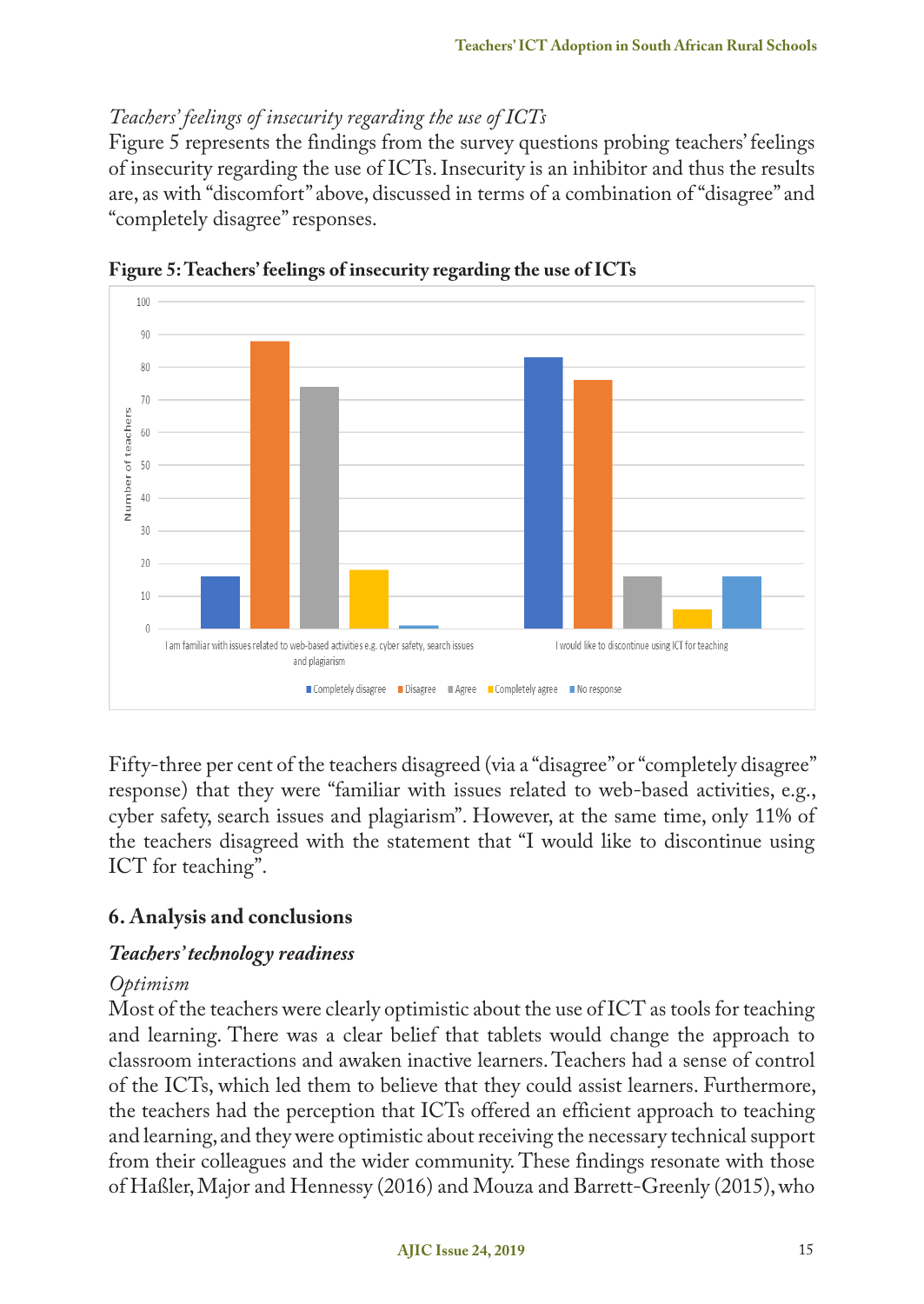argue that teachers' optimism is produced by both the benefits associated with using ICTs for teaching and the digital skills they gain in the process.

#### *Innovativeness*

It was found that the majority of the teachers had confidence in their ability to be innovative in their adoption of ICTs. They believed in the technical support offered, believed they could guide learners in using software for projects, and had colleagues who were innovative and with whom they could collaborate in the quest to transform classroom interactions for learners. Kopcha (2012) provides similar findings, explaining how technical and administrative support coupled with colleagues' assistance influences teachers' innovative approaches to using ICTs for teaching and learning. Rogers (1983, 2003) refers to teachers who are the first to use technologies in society as innovators, and they not only form the support structure for early adopters but are also quick to test any technology.

#### *Discomfort*

The results were mixed on the matter of discomfort. There were low levels of teacher discomfort regarding the suitability of tablets for teaching and learning, and ease of use for students, and low levels of general fear, doubt and stress among the teachers about using ICTs for teaching and learning. But, at the same time, there were high levels of discomfort expressed regarding the "challenges to teaching learners", fixing technical problems, and having the necessary personal ICT skills.

#### *Insecurity*

Slightly more than 50% of the teachers surveyed indicated concern over their lack of familiarity with matters of cyber safety, search issues, and plagiarism, but only for a very small number of teachers did this concern translate into a desire to stop using ICTs for teaching.

Overall, it would appear that the teachers' strong feelings of optimism and innovativeness in respect of ICT adoption were the technology readiness factors allowing them to overcome most of their feelings of discomfort and insecurity.

#### *Implications for South Africa Connect*

The generally positive teacher technology readiness findings discussed above would seem to augur well for the objectives of the South Africa Connect national broadband policy. But there are clearly some teacher training and empowerment requirements that must be addressed if the teaching and learning objectives of South Africa Connect policy are to be met in South African rural schools. More than half (and in several cases substantially more than three-quarters) of the teachers surveyed indicated that they felt discomfort in respect of:

- the challenges inherent in the teaching of learners via ICTs;
- their ability to fix the technical problems that will inevitably arise; and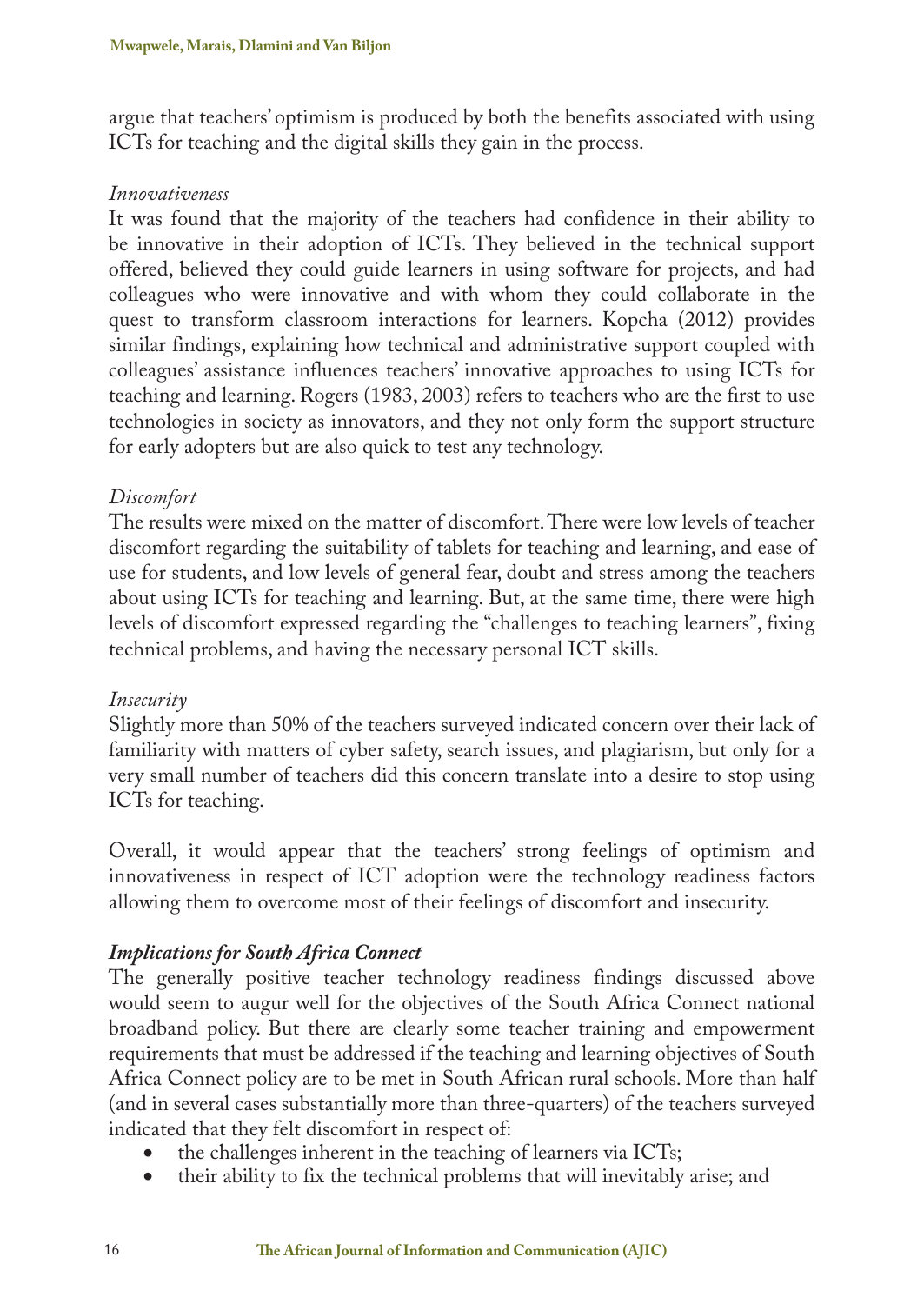• having the necessary personal ICT skills "to use ICTs for learning and create artefacts (e.g., presentations, digital stories, wikis, blogs)".

All three elements need to be addressed via teacher training if South African rural schools are to succeed in ways envisioned by South Africa Connect. The identification of these three elements is a practical contribution that this research offers to understanding how to optimise the adoption of ICTs in South African rural schools.

Also, the prohibitions we found at many schools against student use of personal digital devices (with the exception of calculators) on school premises suggest a potential disconnect between bottom-up sentiment at the level of rural schools and the top-down South Africa Connect drive for increased ICT use. Section 36(4)(b) of the South Africa Schools Act of 1996 gives each School Governing Body (SGB) a mandate to determine restrictions on activities that may be harmful to learners on school premises (RSA, 1996). Thus, the interpretation of what is harmful to learners rests with SGBs—and the SGBs have created the aforementioned policies about student use of personal digital devices. Also of note is our finding, cited above, that the majority (83%) of the teachers surveyed said that their schools prohibited use of personal digital devices on school premises, thereby potentially limiting the learners' ability to acquire digital education. This is while the teachers themselves acknowledge the usefulness of ICTs in teaching. The core concern on the part of the SGBs and the teachers seems to be how to avoid student use of personal digital devices, on school premises, for non-educational purposes.

South Africa Connect's stated critical success factors include "implementation of measures that will enable uptake and usage. Examples include the availability of electronic educational content, the use of tablets and mobile devices in schools […]" (DoC, 2013, p. 40). Schools' bans on learner use of personal digital devices on school premises potentially run counter to this South Africa Connect objective.

We recommend that personal digital device use for instructional and learning purposes be permitted in South African classrooms, in line with the objectives of South Africa Connect. At the same time, we realise that schools do experience practical issues in controlling non-educational use of personal devices by learners inside and outside the classroom. Accordingly, we are of the view that the schools in question should rescind or amend their policies prohibiting student use of personal digital devices at school—or, failing that, that the government should revise the relevant section of the Schools Act in such a way as to take the power to dictate classroom ICT use away from SGBs, thus expediting the operationalisation of South Africa Connect and the broader National Development Plan, while at the same time ensuring that the use of personal digital devices at schools is limited to usage for educational purposes.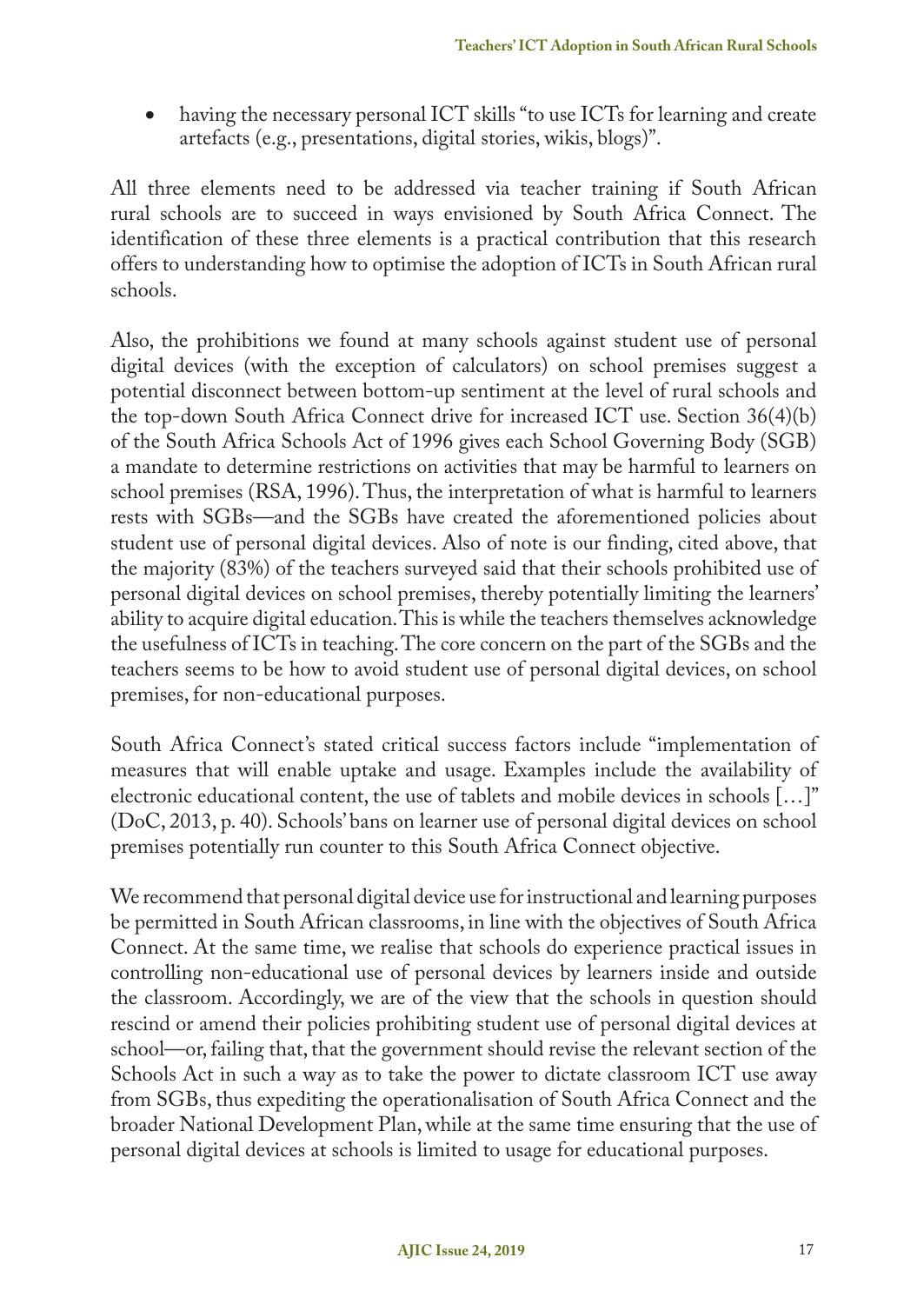#### **References**

- Adukaite, A., Van Zyl, I., Er, Ş., & Cantoni, L. (2017). Teacher perceptions on the use of digital gamified learning in tourism education: The case of South African secondary schools. *Computers and Education*, *111*(August), 172–190. https://doi.org/10.1016/j.compedu.2017.04.008
- Alsabawy, A., Cater-Steel, A., & Soar, J. (2011). Measuring e-learning system success (Research in progress). In *PACIS 2011 Proceedings* (Paper 15). Brisbane.
- Ampofo, S. Y., Bizimana, B., Mbuthi, J., Ndayambaje, I., Ogeta, N., & Orodho, J. A. (2014). Information communication technology penetration and its impact on education: Lessons of experience from selected African countries of Ghana, Kenya and Rwanda. *Journal of Information Engineering and Applications*, *4*(11), 84–95.
- Avgerou, C. (2008). Information systems in developing countries: A critical research review. *Journal of Information Technology*, *23*(3), 133–146. https://doi.org/10.1057/palgrave.jit.2000136
- Barakabitze, A. A., Lazaro, A.W., Ainea, N., Mkwizu, M. H., Maziku, H., Matofali, A. X., Iddi, A., & Sanga, C. (2019). Transforming African education systems in Science, Technology, Engineering, and Mathematics (STEM) using ICTs: Challenges and opportunities. *Education Research International*, *2019*, 1–29. https://doi.org/10.1155/2019/6946809
- Botha, A., Herselman, M., Rametse, S., & Maremi, K. (2017). Barriers in rural technology integration: A case study from the trenches. In P. Cunningham, & M. Cunningham (Eds.), *IST-Africa 2017 Conference Proceedings* (pp. 1–10). https://doi.org/10.23919/ISTAFRICA.2017.8102349
- Chen, X. (2013). Tablets for informal language learning: Student usage and attitudes. *Language Learning & Technology*, *17*(1), 20–36.
- Department of Basic Education. (2017). Rural Education Draft Policy. Retrieved from http:// pmg-assets.s3-website-eu-west-1.amazonaws.com/180126draftruraledupolicy.pdf
- Department of Communications (DoC). (2013). South Africa Connect: Creating Opportunities, Ensuring Inclusion: South Africa's Broadband Policy. Retrieved from https://www.gov.za/documents/electronic-communications-act-south-africaconnect-creating-opportunity-ensuring-inclusion
- Department of Telecommunications and Postal Services (DTPS). (2016). National Integrated ICT Policy White Paper. Retrieved from https://www.gov.za/documents/electroniccommunications-act-national-integrated-ict-policy-white-paper-3-oct-2016-0000
- DTPS. (2019). Policy on High Demand Spectrum and Policy Direction on the Licensing of a Wireless Open Access Network.
- Eberhard, B., Podio, M., Alonso, A. P., Radovica, E., Avotina, L., Peiseniece, L., Sendon, M.C., Lozano, A.G., & Solé-Pla, J. (2017). Smart work: The transformation of the labour market due to the fourth industrial revolution (I4.0). *International Journal of Business and Economic Sciences Applied Research*, *10*(3), 47–66.
- Falloon, G. (2013). Young students using iPads: App design and content influences on their learning pathways. *Computers & Education*, *68*(October), 505–521. https://doi.org/10.1016/j.compedu.2013.06.006
- Fardon, R., & Furniss, G. (Eds.) (1994). *African languages, development and the state*. London: Routledge.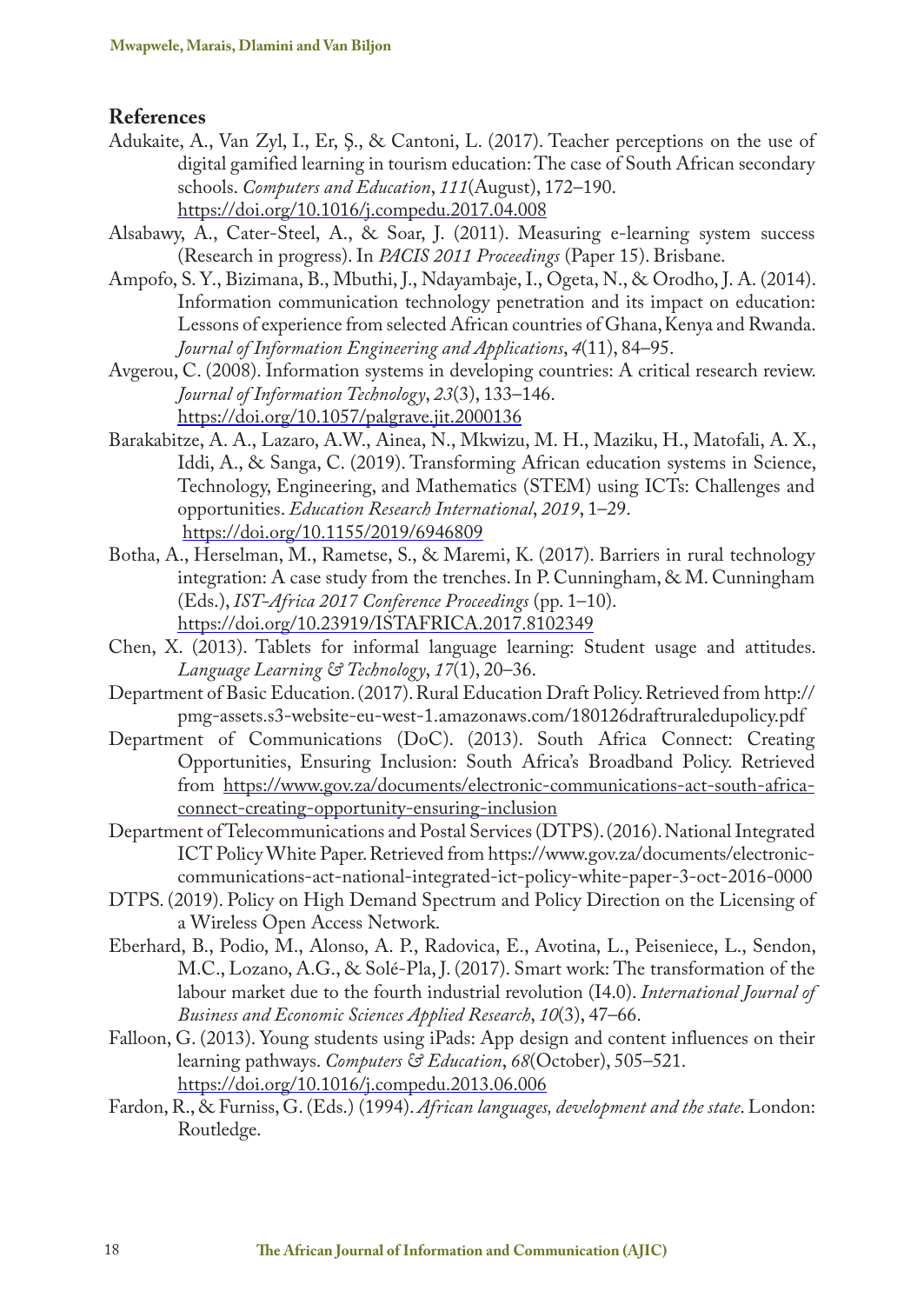- Frohberg, D., Göth, C., & Schwabe, G. (2009). Mobile learning projects: A critical analysis of the state of the art. *Journal of Computer Assisted Learning*, *25*(4), 307–331. https://doi.org/10.1111/j.1365-2729.2009.00315.x
- Flyvbjerg, B. (2006). Five misunderstandings about case-study research. *Qualitative Inquiry*, *12*(2), 219–245. https://doi.org/10.1177/1077800405284363
- Gibson, D., Broadley, T., Downie, J., & Wallet, P. (2018). Evolving learning paradigms: Re-setting baselines and collection methods of information and communication technology in education statistics. *Journal of Educational Technology & Society*, *21*(2), 62–73.
- Haßler, B., Major, L., & Hennessy, S. (2016). Tablet use in schools: A critical review of the evidence for learning outcomes. *Journal of Computer Assisted Learning*, *32*(2), 139– 156. https://doi.org/10.1111/jcal.12123
- Hankel, L., Burgess, M., Roux, K., Van Deventer, A., Ford, M., Smith, R., & Govender, S. (2017). Study on the accuracy of school location information in South Africa. *South African Journal of Geomatics*, *6*(2), 142–154. https://doi.org/10.4314/sajg.v6i2.1
- Hargittai, E. (2010). Digital na(t)ives? Variation in internet skills and uses among members of the 'net generation'. *Sociological Inquiry*, *80*(1), 92–113. https://doi.org/10.1111/j.1475-682X.2009.00317.x
- Hennessy, S., Harrison, D. J., & Wamakote, L. (2010). Teacher factors influencing classroom use of ICT in Sub-Saharan Africa. *Itupale Online Journal of African Studies*, *2*(2010), 39–54.
- Herselman, M., & Botha, A. (2014). *Designing and implementing an information communication technology for rural education development (ICT4RED) initiative in a resource constrained environment: Nciba school district, Eastern Cape, South Africa*. Pretoria: CSIR Meraka.
- Ifenthaler, D., & Schweinbenz, V. (2013). The acceptance of tablet-PCs in classroom instruction: The teachers' perspectives. *Computers in Human Behavior*, *29*(3), 525– 534. https://doi.org/10.1016/j.chb.2012.11.004
- Kafyulilo, A. (2014). Access, use and perceptions of teachers and students towards mobile phones as a tool for teaching and learning in Tanzania. *Education and Information Technologies*, *19*(1), 115–127. https://doi.org/10.1007/s10639-012-9207-y
- Kaliisa, R., & Picard, M. (2017). A systematic review on mobile learning in higher education: The African perspective. *Turkish Online Journal of Educational Technology*, *16*(1), 1–18.
- Kalinga, A. E., Bagile, R. B. B., & Trojer, L. (2006). An interactive e-learning management system (e-LMS): A solution to Tanzanian secondary schools' education. *International Journal of Human and Social Sciences*, *1*(4), 250–253.
- Kopcha, T. J. (2012). Teachers' perceptions of the barriers to technology integration and practices with technology under situated professional development. *Computers & Education*, *59*(4), 1109–1121. https://doi.org/10.1016/j.compedu.2012.05.014
- Lai, M. (2008). Technology readiness, internet self-efficacy and computing experience of professional accounting students. *Campus-Wide Information Systems*, *25*(1), 18–29. https://doi.org/10.1108/10650740810849061
- Lee, A. S. (1989). A scientific methodology for MIS case studies. *MIS Quarterly*, *13*(1), 33– 50. https://doi.org/10.2307/248698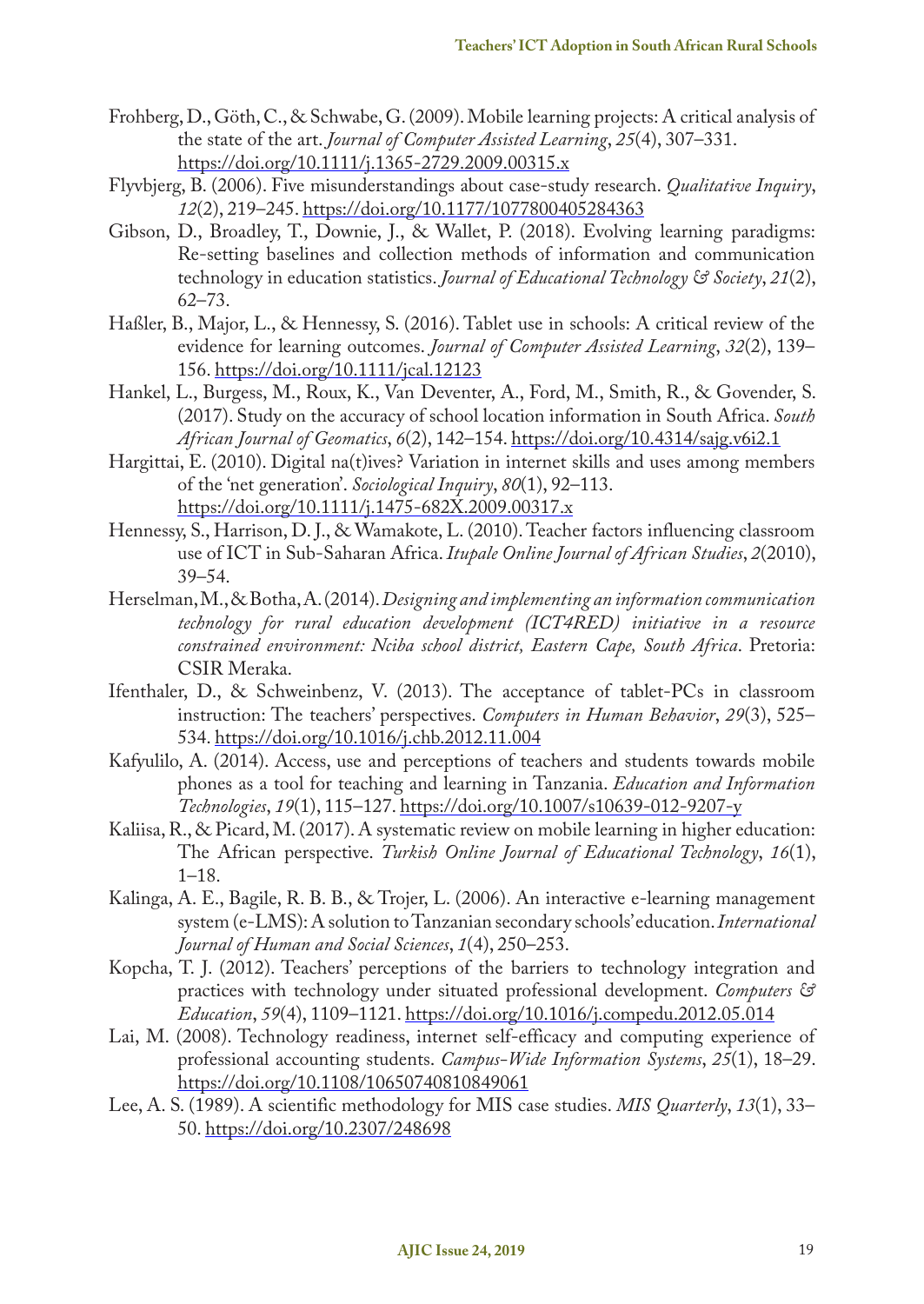- Liebenberg, J., Benade, T., & Ellis, S. (2018). Acceptance of ICT: Applicability of the unified theory of acceptance and use of technology (UTAUT) to South African students. *The African Journal of Information Systems*, *10*(3), 160–173.
- Marais, M., & Van Biljon, J. (2017). Social mapping for supporting sensemaking and collaboration: The case of development informatics research in South Africa. In P. Cunningham, & M. Cunningham (Eds.), *IST-Africa 2017 Conference Proceedings* (pp. 1–10). https://doi.org/10.23919/ISTAFRICA.2017.8102336
- Mestry, R., & Ndhlovu, R. (2014). The implications of the National Norms and Standards for School Funding policy on equity in South African public schools. *South African Journal of Education*, *34*(3), 1–11. https://doi.org/10.15700/201409161042
- Mouza, C., & Barrett-Greenly, T. (2015). Bridging the app gap: An examination of a professional development initiative on mobile learning in urban schools. *Computers and Education*, *88*, 1–14. https://doi.org/10.1016/j.compedu.2015.04.009
- Mwapwele, S., Marais, M., Dlamini, S., & Van Biljon, J. V. (2019). ICT support environment in developing countries: The multiple cases of school teachers in rural South Africa. In P. Cunningham, & M. Cunningham (Eds.), *IST-Africa 2019 Conference Proceedings* (pp. 1–12). https://doi.org/10.23919/ISTAFRICA.2019.8764859
- Ngwenyama, O., Andoh-Baidoo, F. K., Bollou, F., & Morawczynski, O. (2006). Is there a relationship between ICT, health, education and development? An empirical analysis of five West African countries from 1997–2003. *The Electronic Journal of Information Systems in Developing Countries*, *23*(5), 1–11. https://doi.org/10.1002/j.1681-4835.2006.tb00150.x
- National Planning Commission (NPC). (2012). National Development Plan 2030: Our Future – Make It Work. Retrieved from https://www.gov.za/sites/default/files/gcis\_ document/201409/ndp-2030-our-future-make-it-workr.pdf
- Omoniyi, T., & Quadri, A. T. (2013). Perceived competence of Nigerian secondary schools teachers in the use of information and communication technology (ICT). *Journal of Education and Practice*, *4*(10), 157–164.
- Osakwe, J., Dlodlo, N., & Jere, N. (2017). Where learners' and teachers' perceptions on mobile learning meet: A case of Namibian secondary schools in the Khomas region. *Technology in Society*, *49*(May), 16–30. https://doi.org/10.1016/j.techsoc.2016.12.004
- Parasuraman, A., & Colby, C. L. (2015). An updated and streamlined technology readiness index: TRI 2.0. *Journal of Service Research*, *18*(1), 59–74. https://doi.org/10.1177/1094670514539730
- Partin, C. M., & Lauderdale, S. (2013). Bringing it all together: Interdisciplinary perspectives on incorporating mobile technologies in higher education. In L. Wankel & P. Blessinger (Eds.), *Increasing student engagement and retention using mobile applications: Smartphones, Skype and texting technologies* (pp. 83–114). Bingley, UK: Emerald. https://doi.org/10.1108/S2044-9968(2013)000006D006
- Porter, G., Hampshire, K., Milner, J., Munthali, A., Robson, E., De Lannoy, A., … Abane, A. (2016). Mobile phones and education in Sub-Saharan Africa: From youth practice to public policy. *Journal of International Development*, *28*(1), 22–39. https://doi.org/10.1002/jid.3116
- Rambe, P., & Ng'ambi, D. (2014). Learning with and from Facebook: Uncovering power asymmetries in educational interactions. *Australasian Journal of Educational Technology*, *30*(3), 312–325. https://doi.org/10.14742/ajet.116